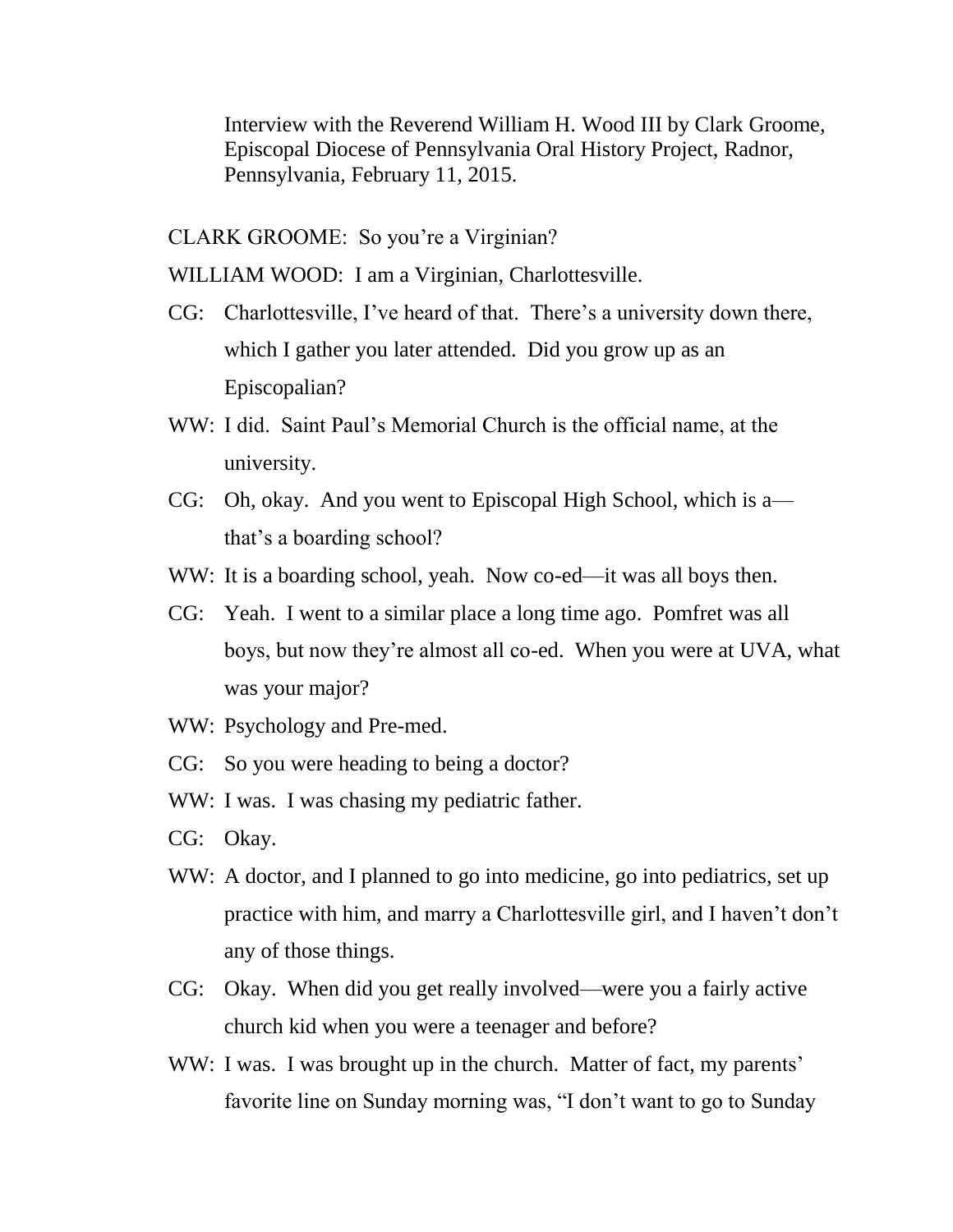school." "In this house we go to church. When you move out, you make your own decisions." So yeah, I grew up in the church.

- CG: And you enjoyed it? Well, except you didn't want to go to Sunday school.
- WW: I didn't want to go to Sunday school on occasions, mainly because my wool suit was so scratchy. That was the main problem I had with religion in those days.
- CG: [Laughs] So when did the ministry become—I mean, here you were, prepared to be a psychologist or a pediatrician, primarily a pediatrician. When did you begin to think about becoming a minister, becoming a priest?
- WW: Probably when I first began to think about it, I probably was nine years old, when my mother's older brother, and my father's best friend—that's how they met—committed suicide, and the new rector showed up at our church. It was the first time I remember seeing my parents in tears, both of them. And it was quite a visit, because it was repeated for the rest of their lives when mother's great fear came out that her brother, Hunter Moss, would not go to heaven because he committed suicide. And Ted Evans, who was the new rector then, became a dear family friend, and he said that doesn't make any sense to him at all, because Christ was in emotional/spiritual isolation and suffering as much as physical suffering, to make the point that people in emotional suffering are still in the company of God. So that point, that theology—it suddenly dawned on me as a little boy: that man has a real job. He's changing lives. So I think that was my earliest recollection. Maybe before that, my grandmother, Presbyterian grandmother reading Bible stories to me.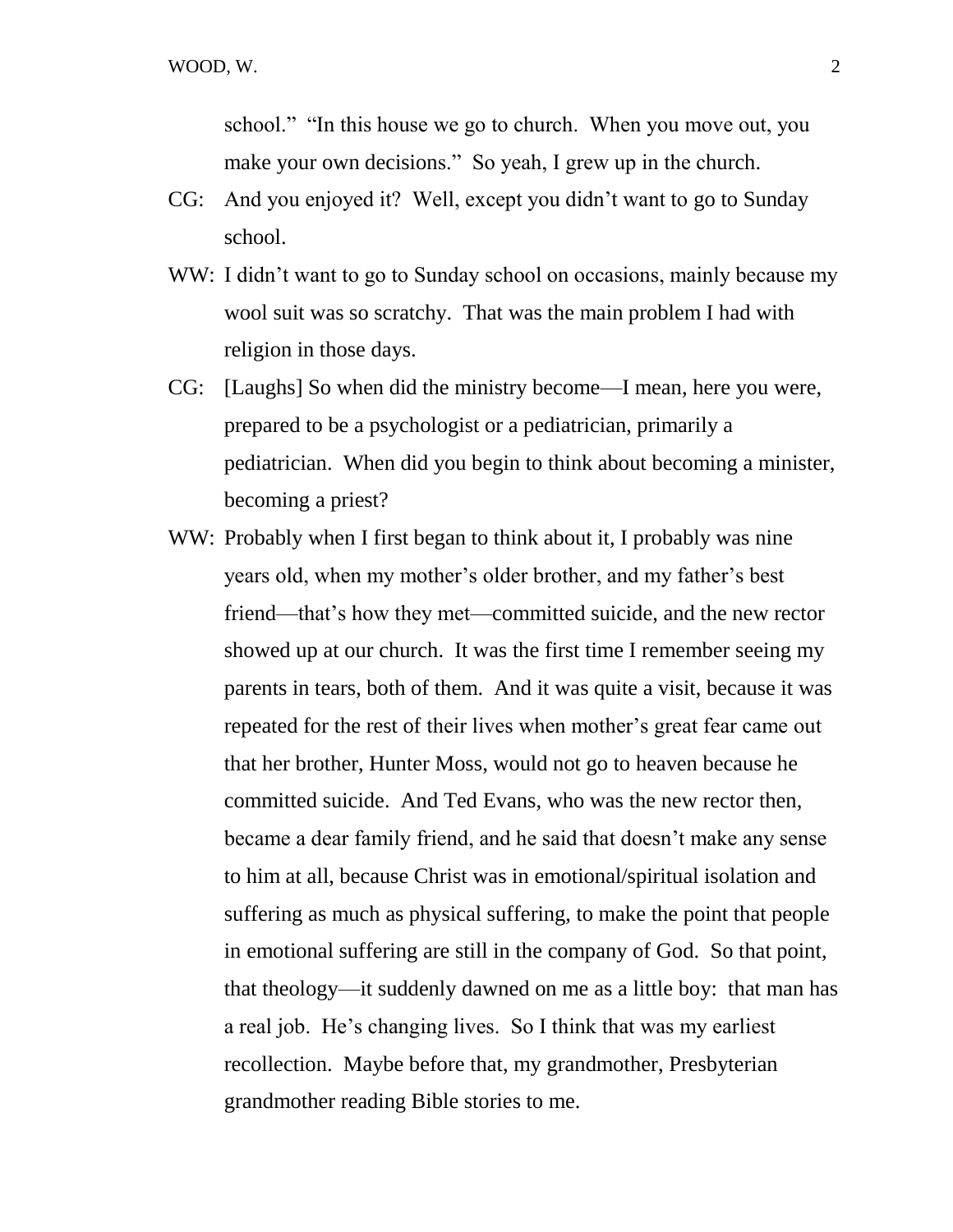- CG: Okay, so after UVA, which you graduated from, if I read your biography right, in 1962, you went into the Navy?
- WW: Went into the Navy. The draft was on.
- CG: Sure, because it was just before Vietnam exploded.
- WW: That's right; '62 was my graduation year, and I just lost my deferment because I gave up pre-med.
- CG: Oh. You decided at that point not to become a doctor?
- WW: Got to organic chemistry, the great gate keeper of med school, and I said, "This is not for me."
- CG: Did that push you closer to the ministry, or just away from medicine?
- WW: Mainly then, away from medicine. But Bishop Gibson, in Virginia—I knew this; I don't know where I first learned it, but I knew he required at least a few years of something else after college, before being considered as a postulant.
- CG: And the military was an acceptable example of that? Is that right?
- WW: It was, and I had a growing interest in the Navy. I always loved the ocean, and so that's where I went. Actually, the interesting story, if you have time?
- CG: Oh, yeah.
- WW: Just how tangential life is—I just happened to be on the front porch of the KA house, after lunch, walking in—
- CG: Kappa Alpha?
- WW: Kappa Alpha. And I had my parents' car, which I usually didn't have. I didn't live at home, and I don't know why I had it. A fellow named Ted Hawkins, a fraternity brother, asked me if I could give him a ride over to the Navy recruiter. And I said sure. And he said, "Could you wait just a minute? They say this test takes 20 minutes. I said,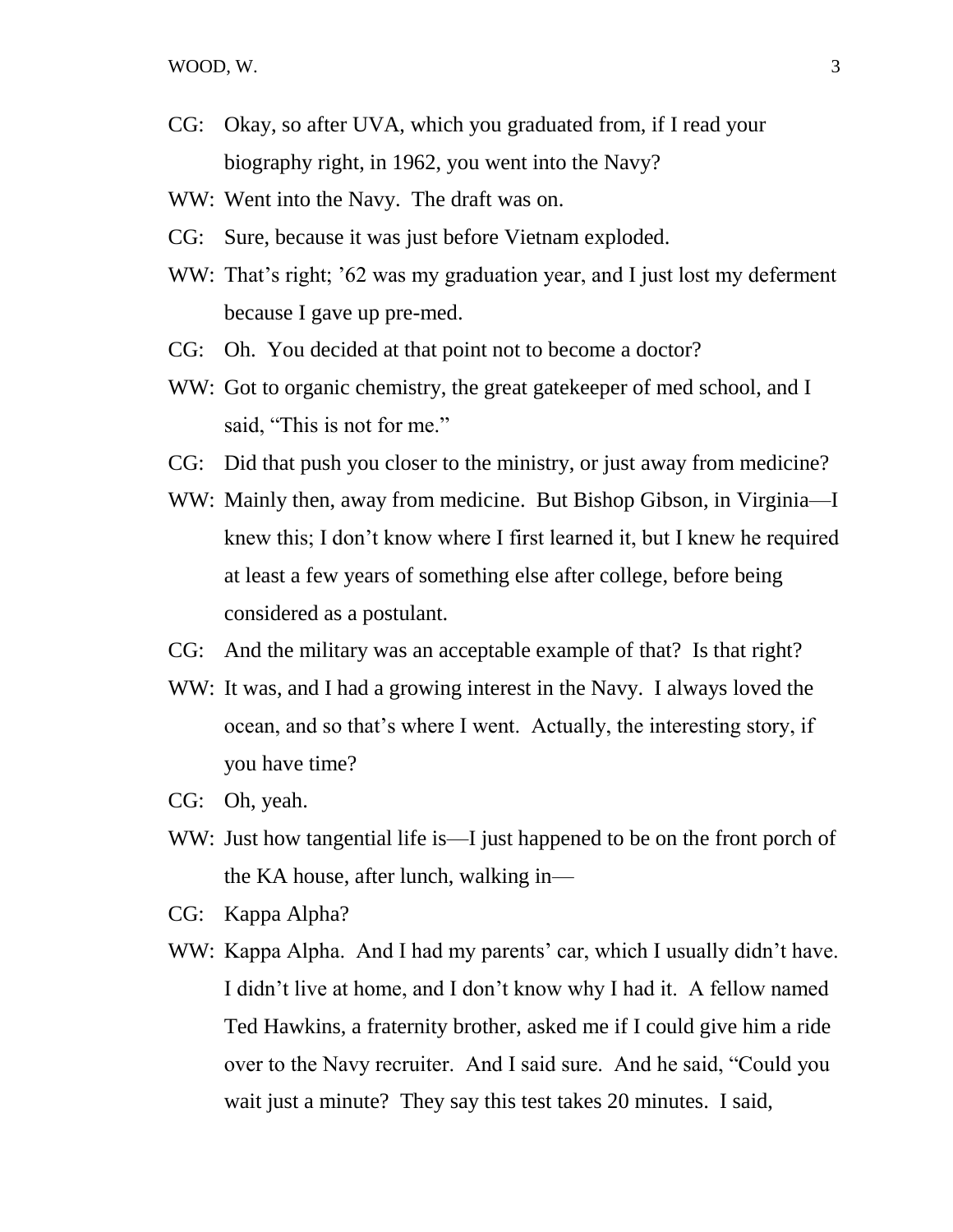"Sure." So the guy handed me a test, and I said, "No, I'm not interested." And he said, "Well, you've got to wait anyway. Why don't you take it?" So I took it.

- CG: Good recruiter.
- WW: Yeah, good recruiter! [Laughs] Ended up going to OCS, and Ted went to law school, so there you go, how tangential events are. They barely touch.
- CG: Where did you serve in the military?
- WW: I really lucked out. I ended up on the cruiser the *USS Newport News*, out of Norfolk, and that was the flagship of the Second Fleet, so we carried the vice admiral and his staff, and hit all the great ports of Europe because of that.
- CG: Not a bad—and it was really before Vietnam got hot, wasn't it?
- WW: It was, but when I reported onboard the ship—I've got to be careful now, with the Brian Williams thing. I was not flown down to the Cuban missile blockade, which was underway. And Admiral Ward, the three-star admiral, the vice admiral—
- CG: Oh, that's right.
- WW: —was in charge of it.
- CG: The Bay of Pigs? Oh, no, the blockade?
- WW: The blockade followed the Bay of Pigs.
- CG: Yeah, when we almost had the nuclear war. I remember watching that on TV in college, and Kennedy's speech to the nation, and all that scary time.
- WW: Scary time, and I just—when he gave that speech, it was the only time at OCS they called off the routine, so everybody could listen on the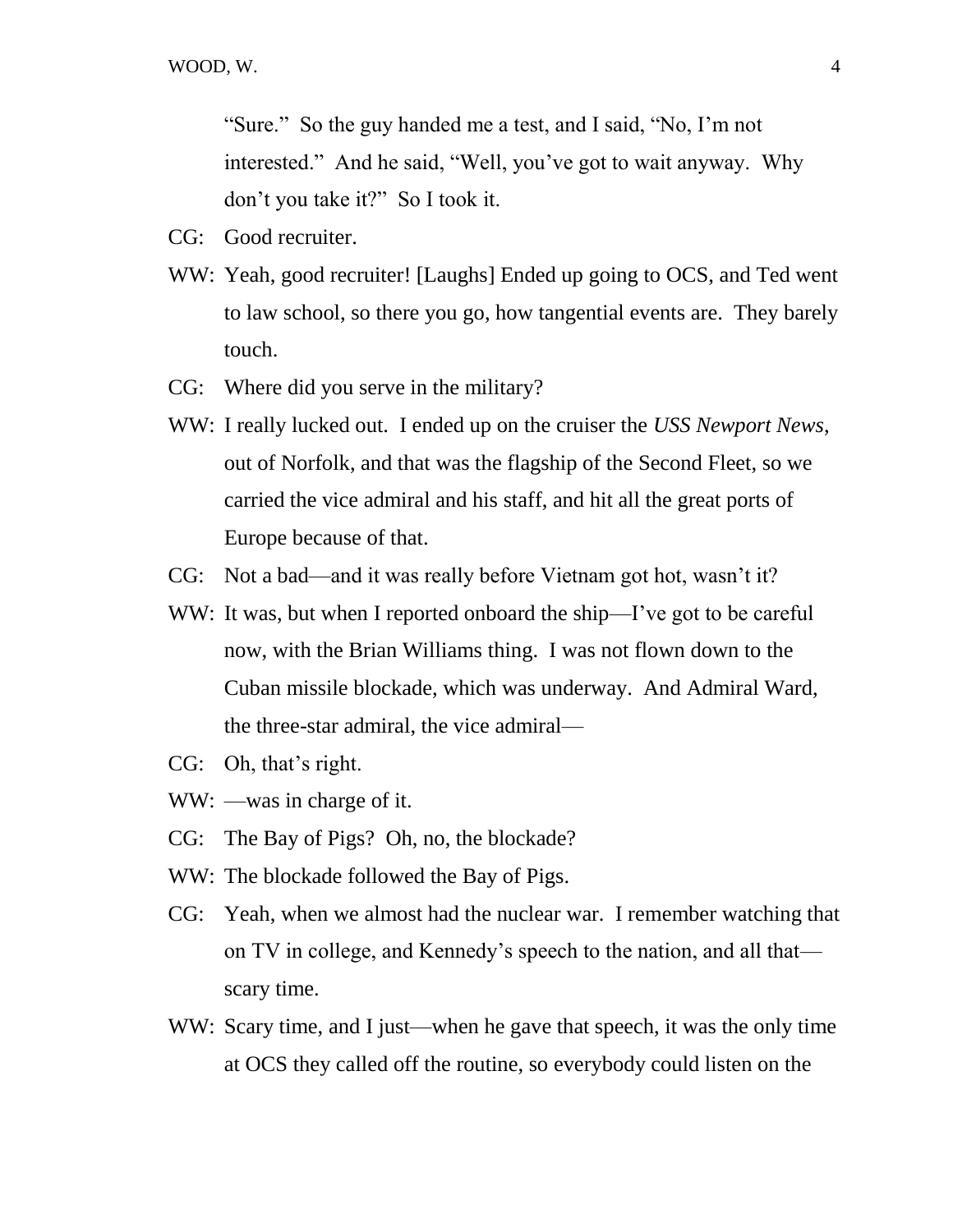radio. We didn't know what it was, but we knew the president was speaking about a crisis.

- CG: And since it was a military crisis, they wanted you all to hear it.
- WW: Yeah, and it was just before graduation. So I was flown down to Norfolk, and stayed at the B[achelors]O[fficers]Q[uarters] until the ship returned.
- CG: So you did not actually go down and help blockade?
- WW: I did not actually help blockade, nor was I on a helicopter that was shot down.
- CG: Well, you don't look like Brian Williams. [Laughs]
- WW: [Laughs]
- CG: Well, that's another. That's off the subject.
- WW: Good, good.
- CG: All right, so you got out of the Navy. How long were you in the Navy?
- WW: Four years, because I extended for a year.
- CG: Okay, because it was a three-year requirement if you went to OCS, right?
- WW: That's right, yeah.
- CG: Okay, so you did four years. Did you know when you came out of the Navy—what rank were you when you came out?
- WW: I was a full lieutenant when I came out.
- CG: Full lieutenant.
- WW: Yeah.
- CG: Which is the Army equivalent of a captain?
- WW: Exactly.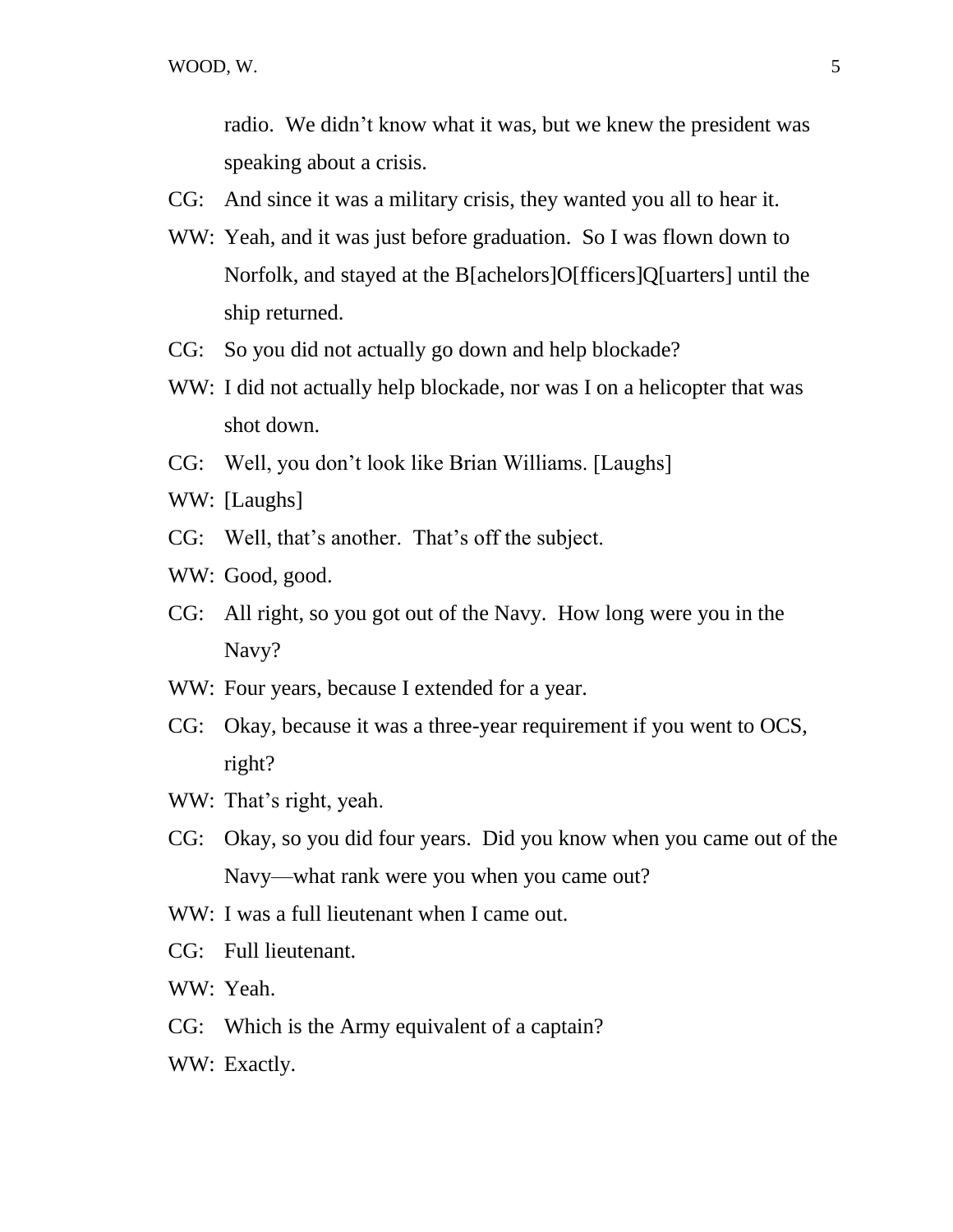- CG: Right, okay. Did you know at that point that you were headed to seminary?
- WW: I did at that point know it, and matter of fact, my last fitness report from the commanding officer said, "Lieutenant Wood's decided to go in the ordained ministry, but so far his work has not suffered." [Laughs] So I got his attitude about my choice!
- CG: [Laughs] That's a great line!
- WW: Isn't that a great line?
- CG: And you went to VTS, Virginia Theological Seminary?
- WW: I did.
- CG: And you graduated in 1970.

WW: Yeah.

- CG: You were ordained to the deaconate?
- WW: In '70 at Saint Paul's Charlottesville, Bishop Smith.
- CG: Right, in your church?
- WW: Yeah, as it turned out?
- CG: And how long before you were a priest?
- WW: Six months. Bishop Marmion down in southwestern Virginia took the minimum time, he said.
- CG: Yeah, well, because it was either a year or six months back in those days.
- WW: Exactly.
- CG: Pretty much now it's all six months, isn't it?
- WW: That probably is true. I've not kept up with that.
- CG: No, I don't know. But anyway, so tell me about your first assignments.

WW: Oh!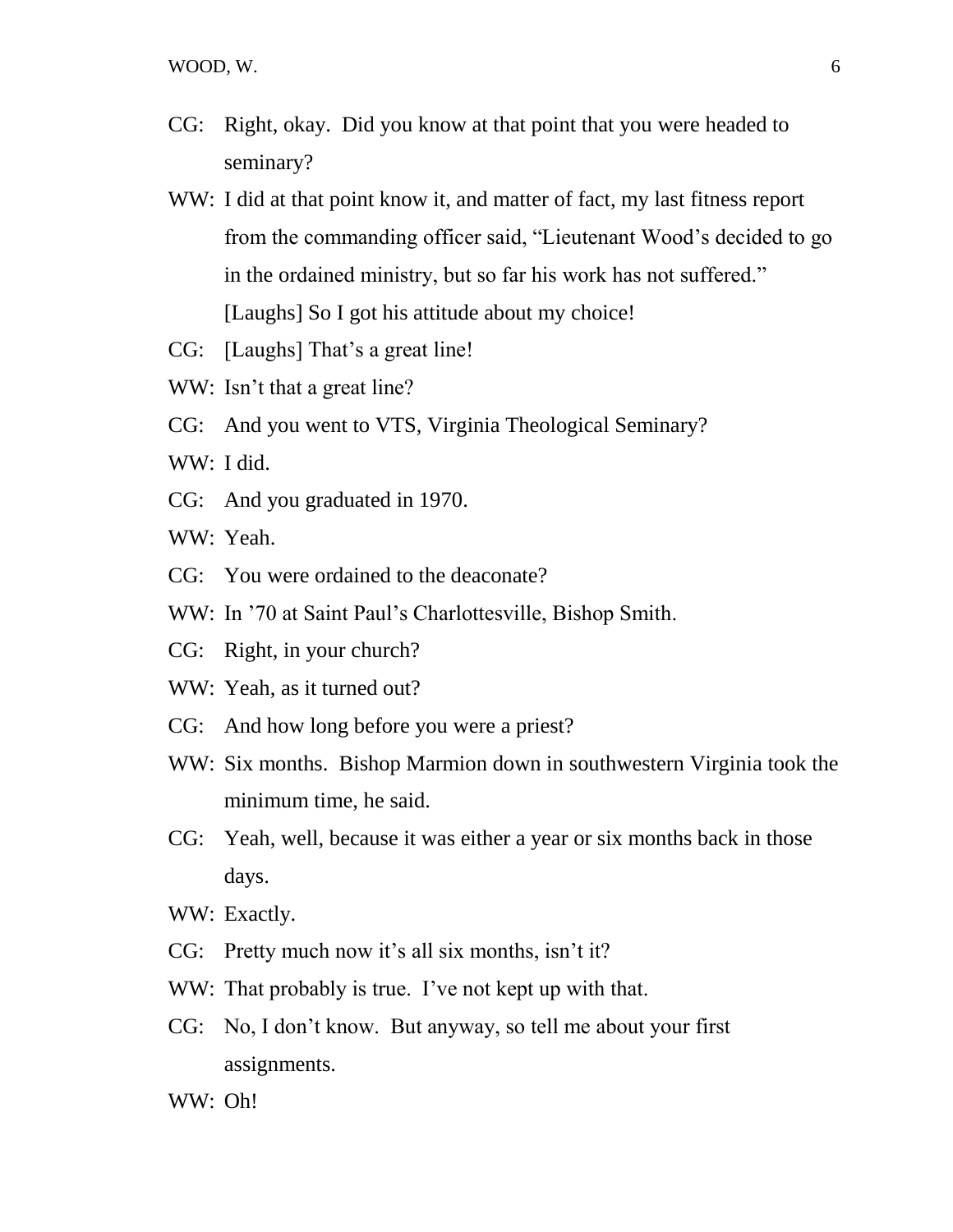- CG: And then how you got to Pennsylvania.
- WW: That's an interesting story. I was two years at Saint John's Roanoke with Charlie Newbury, who was the rector there. Made great friends, because I was single, and I was everybody's son, or brother, so I was free to have dinner every night, and I capitalized on that.
- CG: Nothing wrong with that.
- WW: No. [Laughs] All my parish calls started at five o'clock, in time for cocktails in summer. Then one day I got a letter from a guy named Richard Hess at Saint David's Radnor, wherever that was in Pennsylvania.
- CG: Who knew?
- WW: Who knew? And when I was reading the letter, the secretary said, "You have a call from a Mr. Hess." So I said, "I'm just getting your letter in this morning mail, reading it." He said, "Well, I want to fly down and take you to lunch." And I said, "Well, Mr. Hess, don't do that. I've been here only two years, and I'm not a candidate to move."
- CG: Was it a curacy in those days, what you were doing?
- WW: Mm-hm, it was. It was. And so he said, "Would you refuse to have lunch if I fly down?" And I said, "Well, no, of course not. But don't do it; it's a waste of time." Thinking back, only, the moment at the Roanoke Airport, Dick Hess stepped off with a big smile. He was wearing a seersucker suit, black shirt—summer time. And he was joking with the stewardess, laughing at the top of the door of the plane. And I thought, "I could work with this guy, whoever it is."
- CG: In the days when you walked down the stairs to get to the tarmac?
- WW: That's right. And we had a great lunch, and he told me—he said, "What are you waiting for?" And I said, "Probably a rectorship of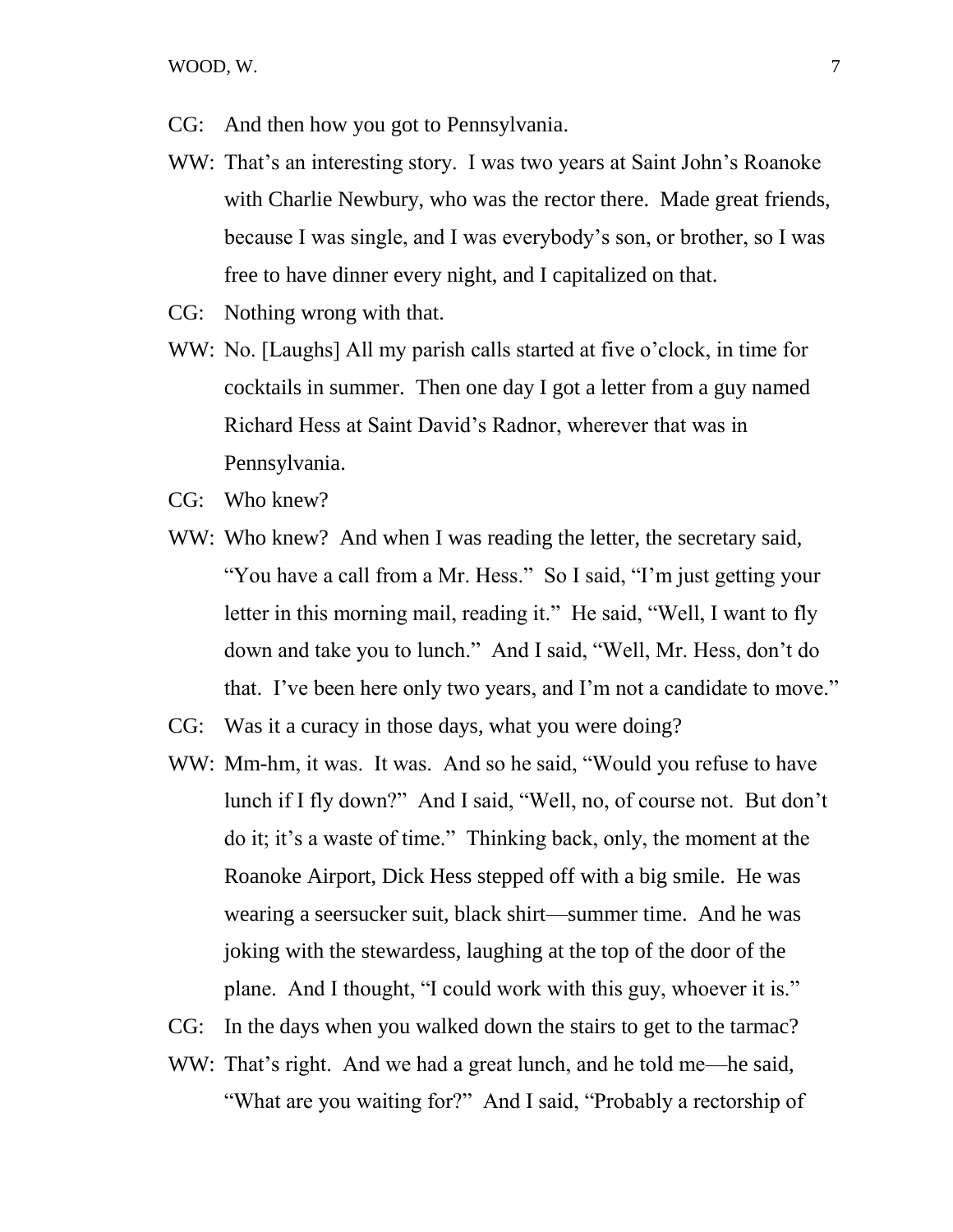some church in Virginia." He said, "If you come to Saint David's, you'll have the freedom of a rector, because you can choose what you want to do." And I thought, "Wow, this is a great offer." So I finally accepted, after much debating with myself.

- CG: And what did you do when you were here the first time?
- WW: Adult education, and then the usual pastoral responsibilities.
- CG: And who was the rector then?
- WW: That was Dick Hess; he was rector.
- CG: Oh, he was the rector?
- WW: He was the rector here.
- CG: Oh, okay. I didn't know whether he was the rector, or whether he was the chairman, the warden of the vestry or something.
- WW: No, he was the rector, and Nils Blatz had just left. He was very popular.
- CG: Who was that?
- WW: Nils Blatz. He went to Long Island.
- CG: B-L-A-T-Z?
- WW: B-L-A-T-Z, yeah.
- CG: And you were at Saint David's for how long?
- WW: For six years, ' '70 to '76; met Kristine Carlson, who had just joined the choir, first year of teaching at Wayne Elementary. And we had a fast and great romance. Decided a month later that we wanted to get married!
- CG: Wow.
- WW: And we kept it quiet from our families for another month, because we thought they'd hoot us off the scene.
- CG: Of course. And you couldn't do that today, could you?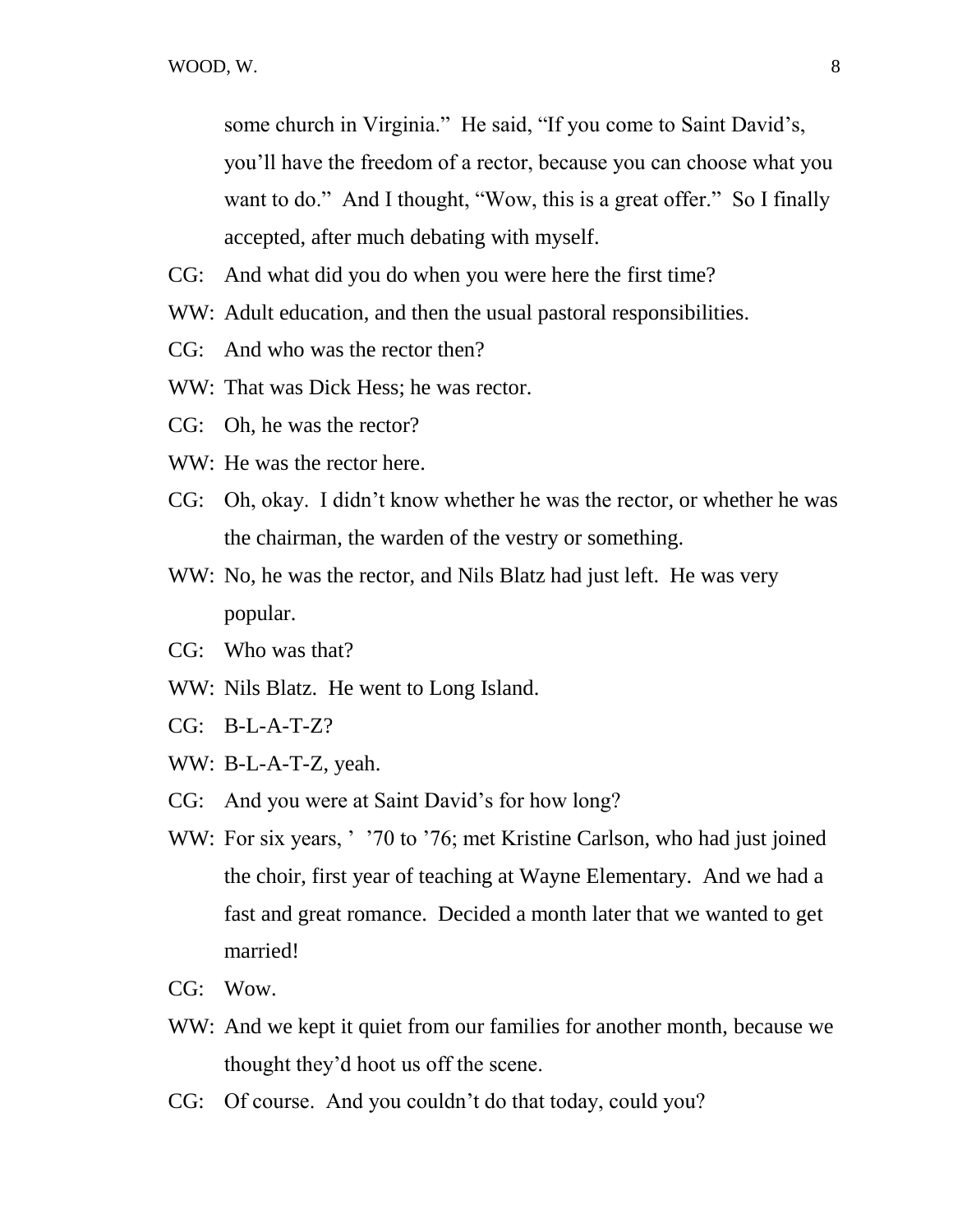WOOD, W. 9

- WW: Not so well.
- CG: You couldn't be an assistant, and marry somebody who is a parishioner today without people—
- WW: It would raise questions.
- CG: It would raise questions.
- WW: As a matter of fact—
- CG: But a lot of that happened back than.
- WW: A lot of that happened. Dick Hess cried the banns from the old Prayerbook to the congregation, that Kristine Carlson and Bill Wood are announcing their engagement. And then he threw the microphone, or passed it to me, and said, "Say something." And unfortunately I did, because it kept getting repeated. I said, "It just goes to show you, good things still happen in the choir stalls." And I thought that would be sort of a light-hearted comment, without thinking it through!
- CG: [Laughs] It's a great line, though.
- WW: Well, it haunted me.
- CG: I'm sure! So you were here for six years, and then you went to be the rector at Trinity Solebury.
- WW: Exactly.
- CG: And you were there for thirteen years, I gather.
- WW: That's right.
- CG: And then from there, it was to Saint Christopher's Gladwyne, for 21?
- WW: Twenty-one years.
- CG: Right, following a rector who had been there for 25 years. It's a fairly stable place.
- WW: [Laughs] A very comfortable place.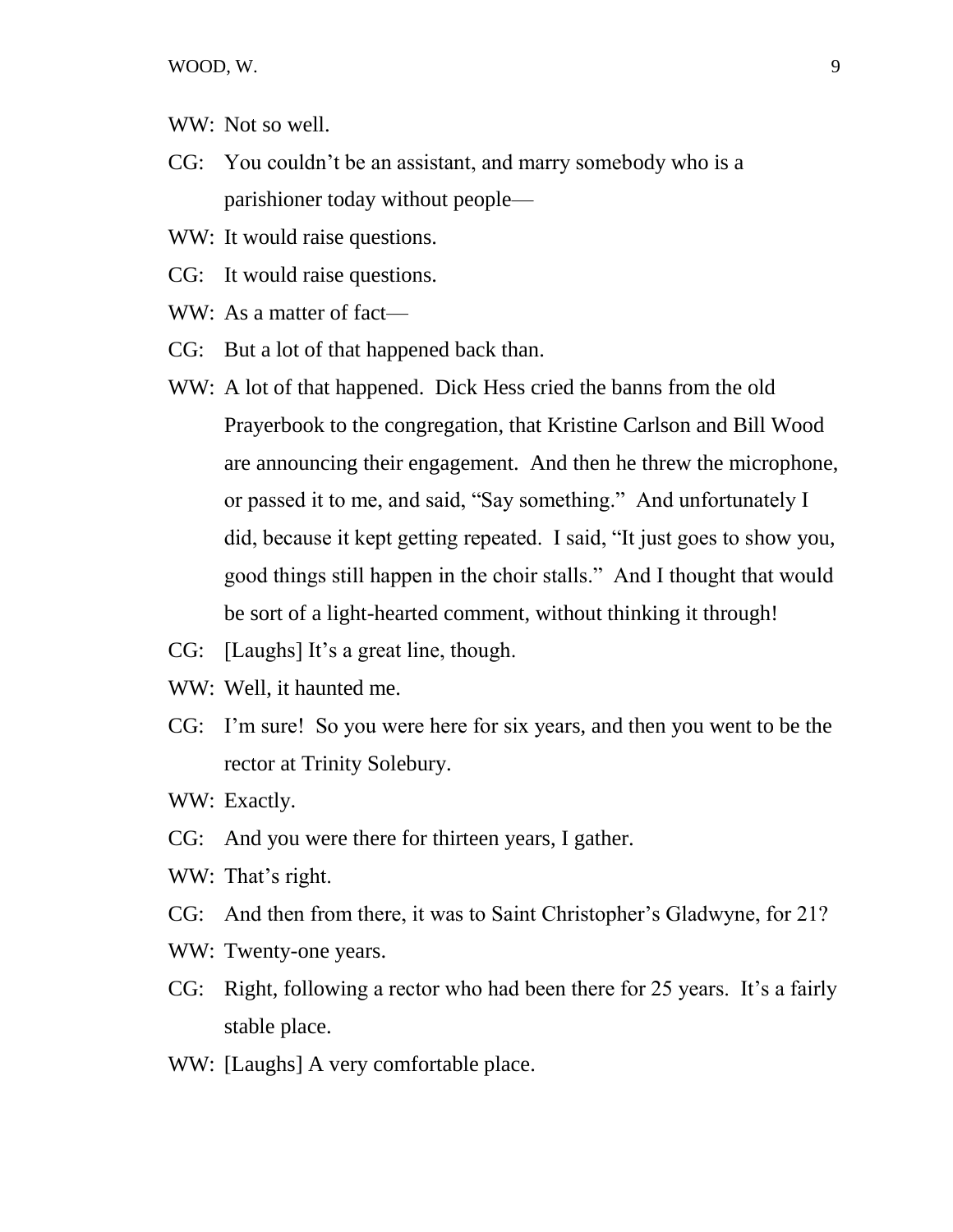- CG: Okay. Clearly, Saint David's, Trinity Solebury, and even though a young parish, Saint Christopher's, were major players in the diocese. At what point did you become involved? Because you mentioned to me on the phone that you were part of the search for both Allen Bartlett and for Charles Bennison. And we can take them in chronological order. When did you begin to get involved with the diocese, and in what capacities?
- WW: It really was marked by my leaving Solebury. I loved the years there, but it was rural, it felt like to me, and far from the bishop's office, Church House.
- CG: Right.
- WW: So I really anchored my being in the colleagues and the congregation up there. But my name got put on, nominated to standing committee before I left Solebury, but I was elected after I got down here.
- CG: To Saint Christopher's?
- WW: To Saint Christopher's Gladwyne.
- CG: And you served how long on the standing committee?
- WW: Sixteen years, in a peculiar combination.
- CG: All right; we'll talk about that in a minute. But okay, so you're involved with the diocese. You're on the standing committee. Is that why you were chosen to be on the search committee for the bishop when Lyman Ogilby retired?
- WW: No. Lyman contacted me at the Hershey Hotel, the clergy conference. We sat down in the main lobby on the sofa, and he said, "I'd like to ask you to join the search committee," which was interesting, for his successor.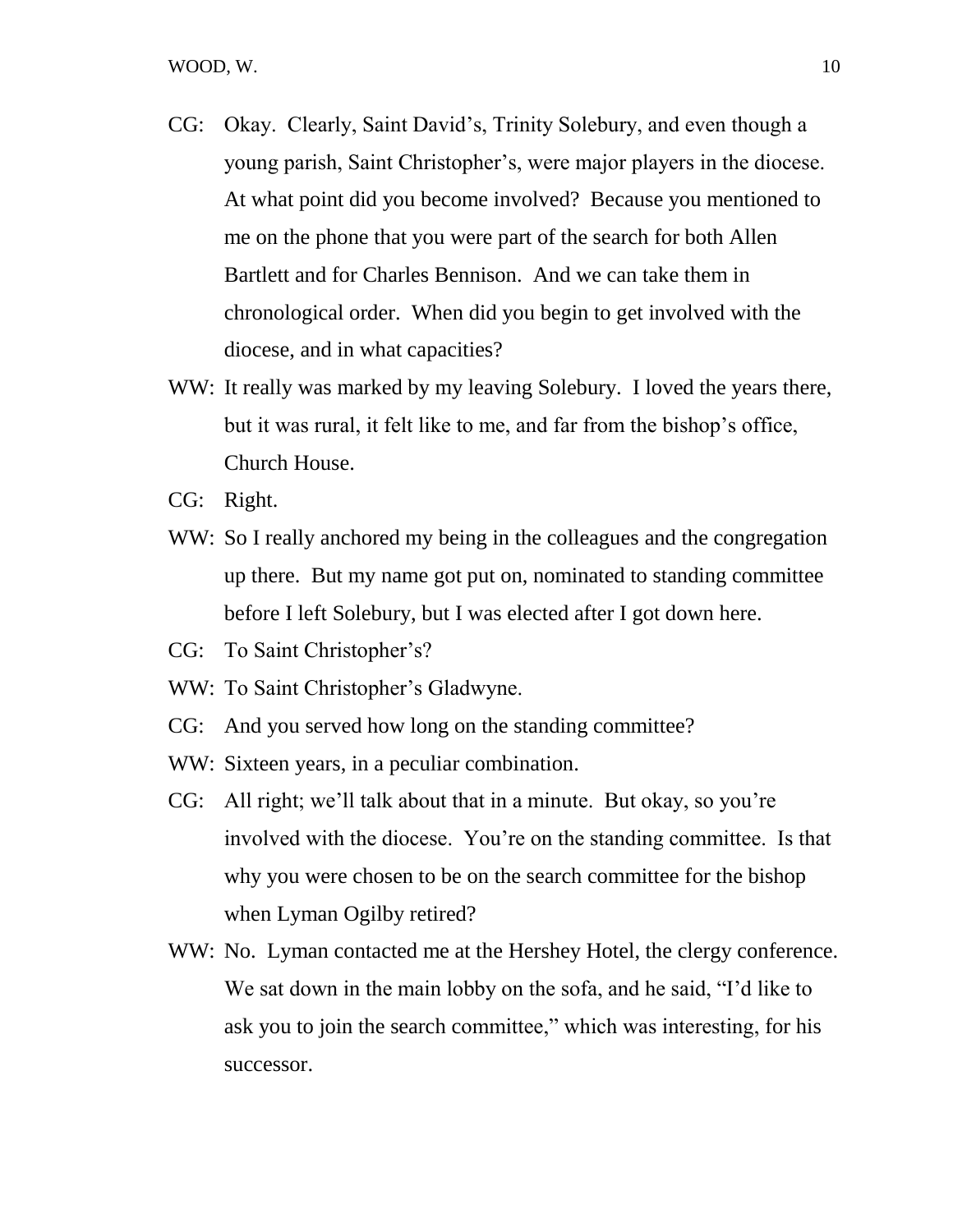- CG: He was the one that was setting up the search committee, not the standing committee?
- WW: Apparently at that point, because he's the one contacted me. After telling me very honestly that I was not his first choice, but his first choice declined, so I was his second choice.
- CG: Lyman could be blunt, could he not?
- WW: He could. But he instilled trust in me, because he was blunt.
- CG: Yeah, okay. So tell me about the process that ended up bringing Allen Bartlett here as Bishop.
- WW: Yeah, I joined the search committee, excellently led by John Harrison. And that's where he became one of my heroes and inspirations.
- CG: Who was the clergy leader?
- WW: I don't remember a clergy leader, as a matter of fact. Isn't that interesting?
- CG: Because in the second one, it was Jim Trimble.
- WW: Yeah.
- CG: I'm just curious. Okay.
- WW: John was the chair, and I don't think he had a co-chair.
- CG: Okay, maybe it was different then.
- WW: I think it was different then. And he ran that with precision and great justice, I thought. I don't know if it's useful to talk about the time when all the candidates came down and gave their talk.
- CG: Absolutely.
- WW: Well, that was very dramatic in the sense that as I recall it, of the five, Allen was the last, and was the only one who said, "I have a short series of remarks, but I mainly want to spend my time answering your questions." And I turned to John Harrison at that moment; I said,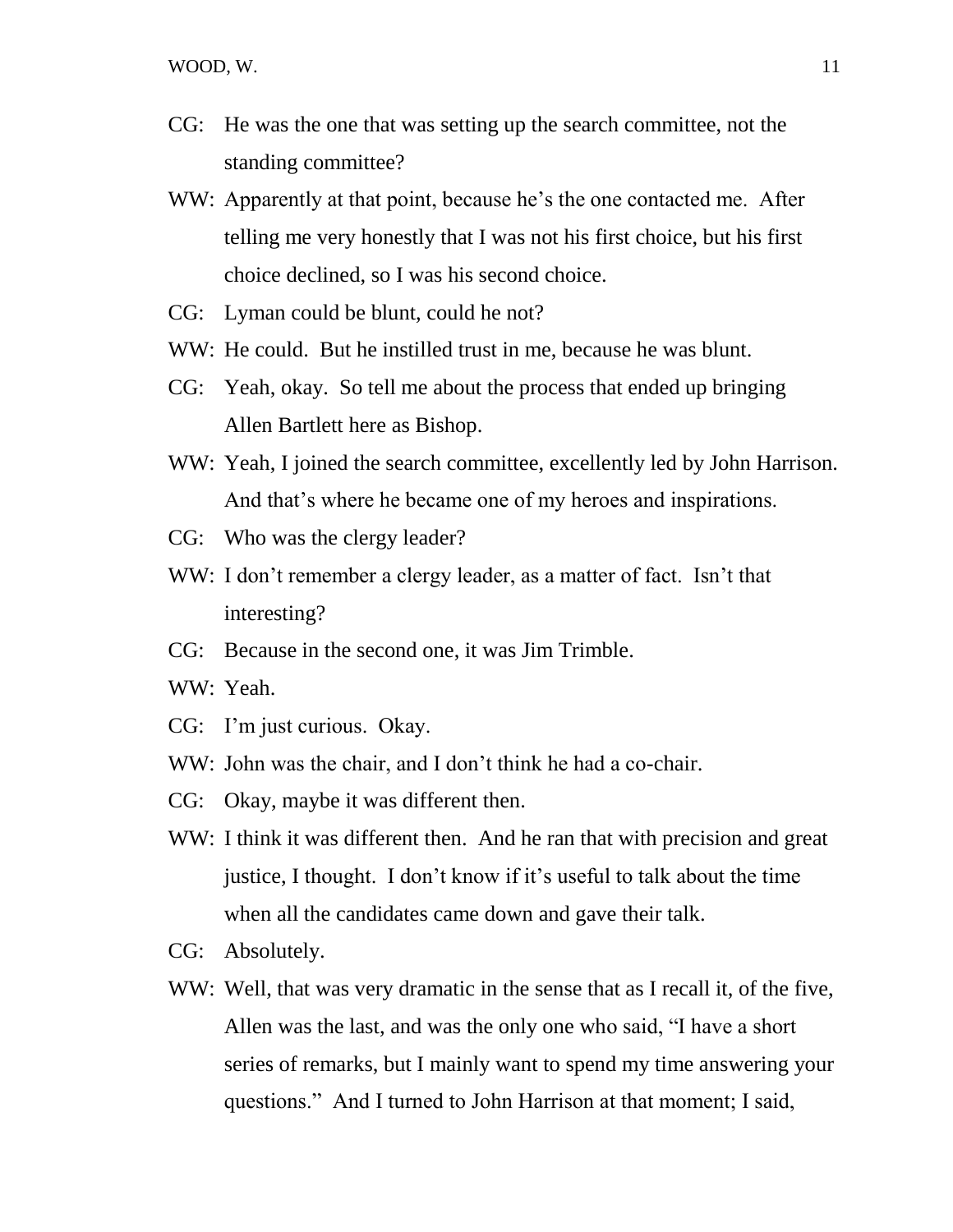"He's got it. That's a brilliant move." And John said, "Well, don't decide that too soon." And sure enough, he did have it.

- CG: Yeah. What were the strengths that you thought that he brought? You obviously were part of the committee that chose all five of the candidates.
- WW: Yeah.

 $\overline{a}$ 

- CG: But looking back on it now with perspective, and knowing that he won, why do you think he was the candidate who won? Was it because he was open to taking questions?
- WW: He was. And what he later told me was his introverted nature. He was the first one who didn't come on with sort of a cocky bluster, in my impression. That's my impression. He came onto the stage very humbly, but very sensibly, and just made that announcement. He had a few things to say, but mainly wanted to hear from us.
- CG: There were a number of issues that were beginning to percolate, and/or were big time, in  $\,$  81,  $\,$  82.<sup>1</sup>
- WW: Yeah, I don't remember which.
- CG: I can't remember exactly, but we'll get the right year for the final form. But, women in the priesthood, and the number of parishes that were grumpy about that. The gay issue was grazing, and he actually said—because I asked the question. He actually said in one of the dog and pony show meetings that he had with the convention people that he was opposed to doing anything about the ordination of openly gay men or women, which obviously he changed later, because he almost got himself into trouble.

 $1$  Bartlett was elected bishop coadjutor in 1986 and became the diocesan in 1987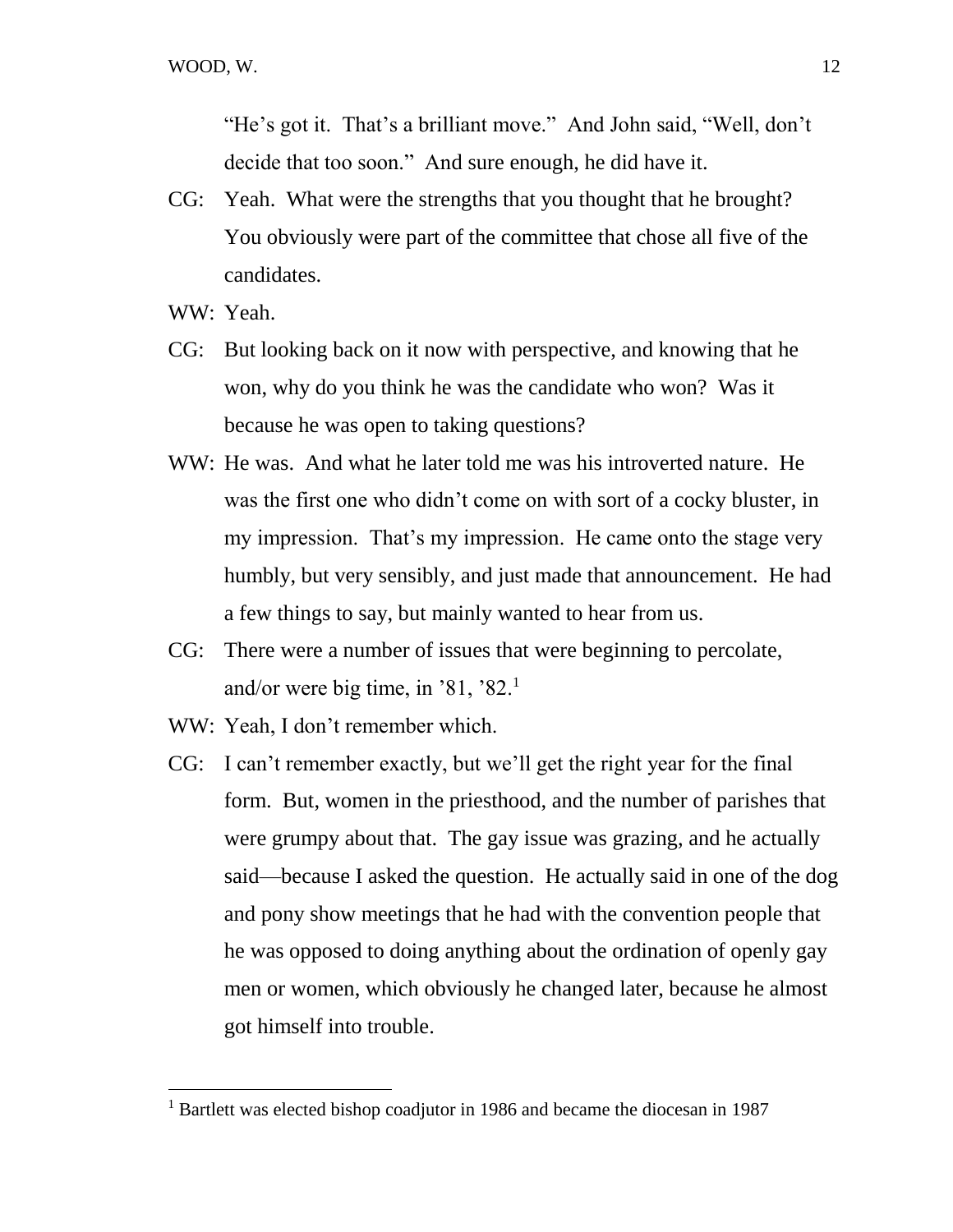WW: Yes.

- CG: There were a whole bunch of issues. The new prayer book was relatively new. How did you react to these changes personally, and how do you think the diocese handled them?
- WW: First question, I reacted slowly, compared to some of my colleagues, like Mary Laney.
- CG: Well, yeah.
- WW: Most of us are a little bit behind Mary Laney's speed. But I became slowly convinced in all the cases the liberal position was the way to go, because it just seemed just.
- CG: And when Allen came in as bishop, he allowed those parishes which didn't want him to come and do the Episcopal thing to have a flying bishop.
- WW: That is true.
- CG: Bishops Parsons, I believe it was.
- WW: Yes.
- CG: Do you think that was the right move?
- WW: I think it was at the time, but I'm so glad that it was brought to an end later on.
- CG: Okay.
- WW: But I thought it was very ingenious at the time.
- CG: What was his management style like? Because you were on the standing committee, so you were interacting with him.
- WW: Very much so, and in contrast to his successor, he had a very, in my opinion, very open style. I remember when he decided against, for himself, the ordination issue, which then had to do with gays, I guess.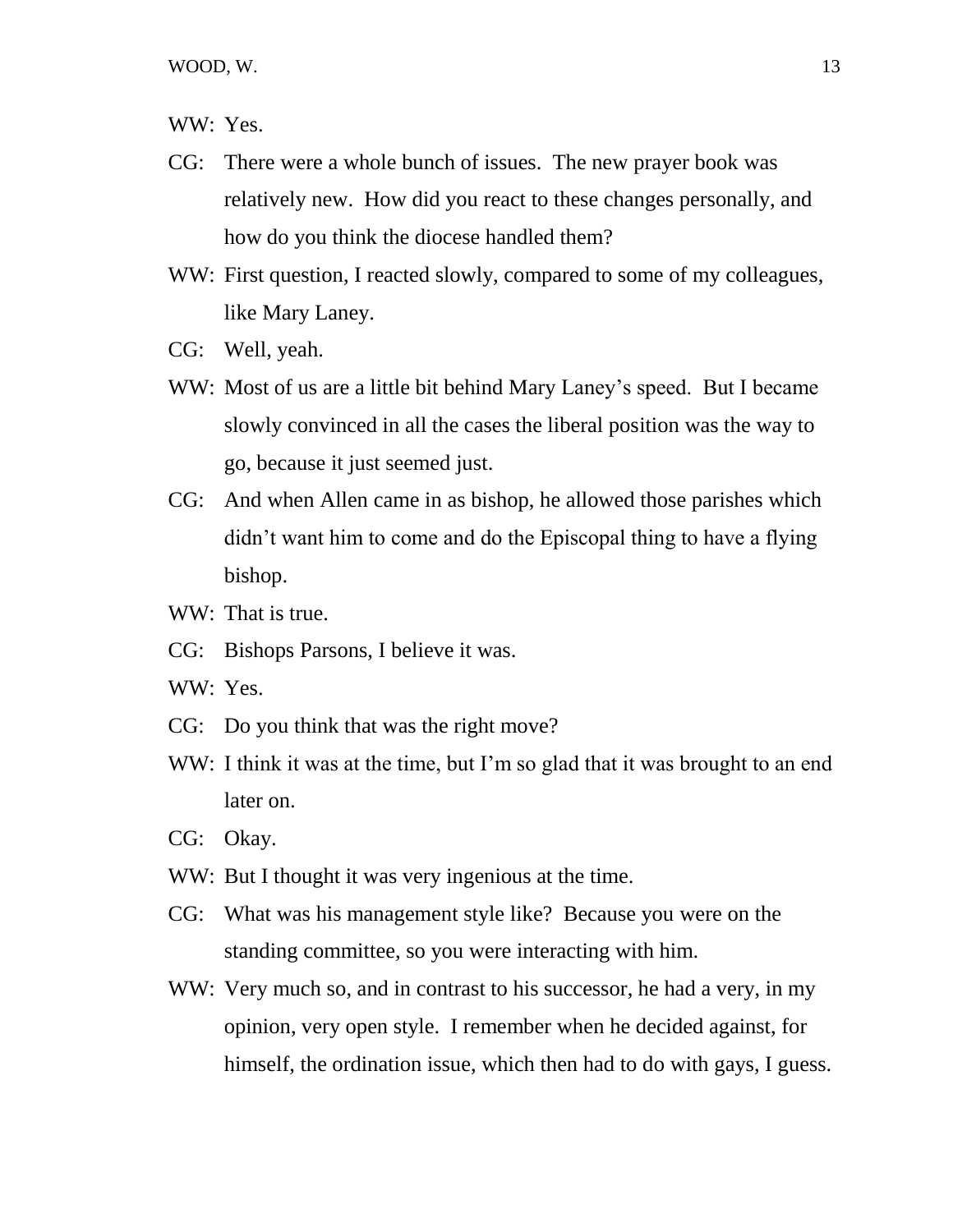We were down in the undercroft of The Savior, then to later become the Cathedral Church of the Savior.

- CG: Right.
- WW: And he said to the standing committee—we were sitting in a circle around him. He gave us his decision, and then wanted our opinion. And to a person, we thought he was wrong. And he said, "Clearly, I need to go home and pray about this."
- CG: He told me that in his interview. It's very interesting. And then he changed his mind.
- WW: And then changed his mind, yeah. I was very impressed with that.
- CG: And he ultimately, if somebody's reading this and didn't read his oral history, he ultimately, when he decided to ordain Jim Robertson to the deaconate, became the next on the runway for trial, if Walter Righter had not been found not guilty of whatever he was charged with. But Allen made a big, a huge change in his position, so he was somebody who was willing to grow, and change, and listen, wasn't he?
- WW: He really was. He really was.
- CG: That's my impression, anyway.
- WW: Yeah, remarkably so, I think, just as a human being, not to mention bishop.
- CG: Yeah. So he served for however long it was, until 1996 or '95, when he called for the election of a coadjutor. And once again, you were on the search committee.
- WW: Yeah. I was then the standing committee representative; that's how I got on that one. And I was eager to do it, because I'd had such a rich experience those years before.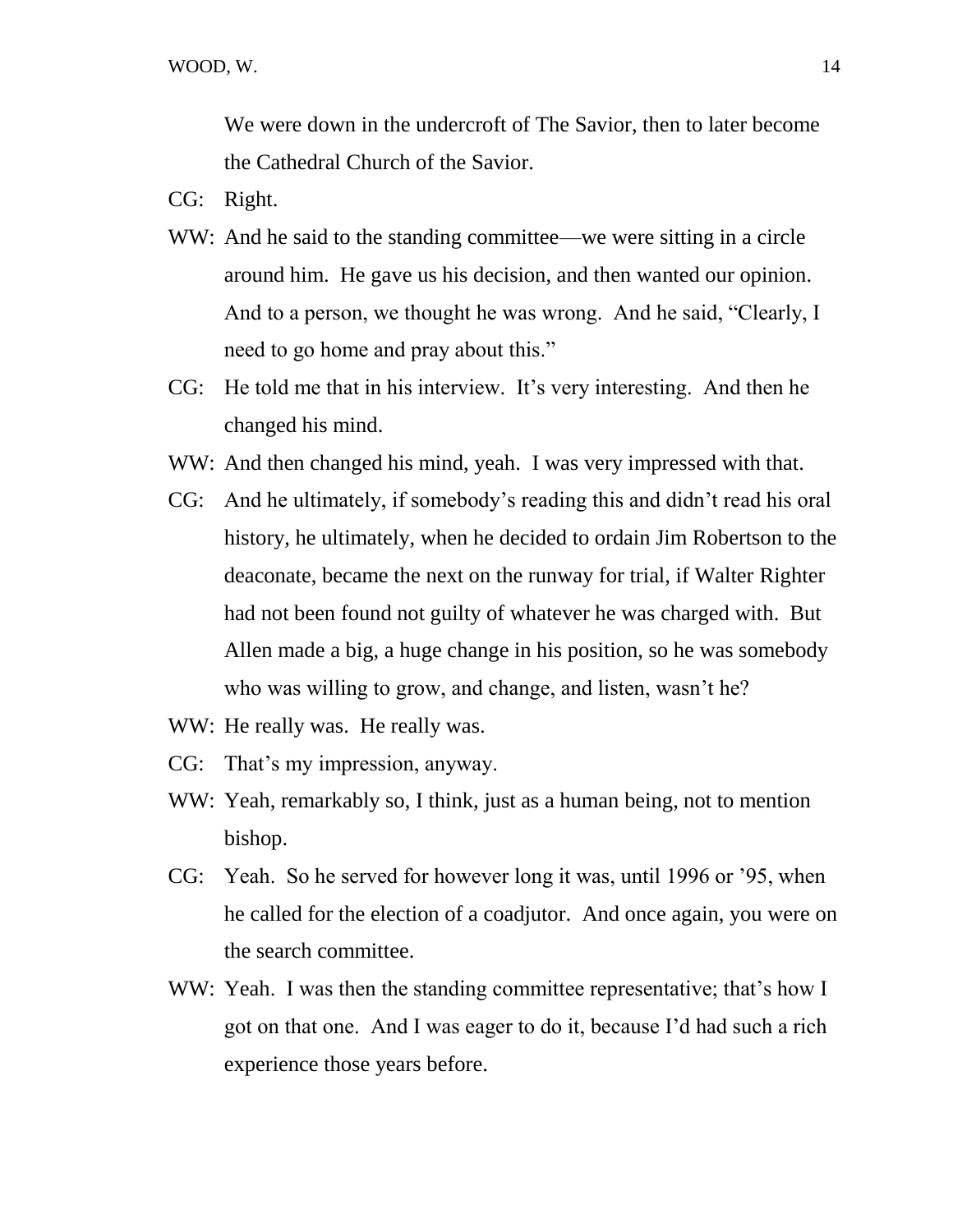- CG: Okay, so it's rare that somebody is on two different Episcopal search committees.
- WW: Yeah.
- CG: What was that process like, and how was Bennison—because that's part of the issue here, because he was elected—how was he selected, and how did all that work?
- WW: I was on the committee of three or four. I remember Cliff Nesbitt was on there. I've forgotten some of the others right now. But we went to Cambridge to meet this man, who was an unlikely candidate because he was a faculty member, rather than a parish priest at that point.
- CG: He'd been a parish priest in Atlanta, and that had been unsuccessful.
- WW: That's right, but we did not know that. I did not know that at the time.
- CG: Oh, you didn't? Okay.
- WW: Did not. And that became, as undoubtedly others have said, a very significant issue, because we discovered that and then didn't really investigate it. We took his word for it at the Episcopal Academy, when he came to give his little talk to us, I guess to the whole diocese.
- CG: Part of the dog and pony show?
- WW: Yeah, it was part of it, but for some reason, just where my memory is fuzzy. It seemed to me that he was there alone. I don't remember the other candidates, for some reason.
- CG: Of course, one of the candidates was a very popular person in the diocese, in John Midwood.
- WW: Absolutely.
- CG: And of course, Allen Bartlett, one of the candidates was Jim Trimble, who was another fairly popular priest in the diocese.
- WW: You know, that's right. That is true.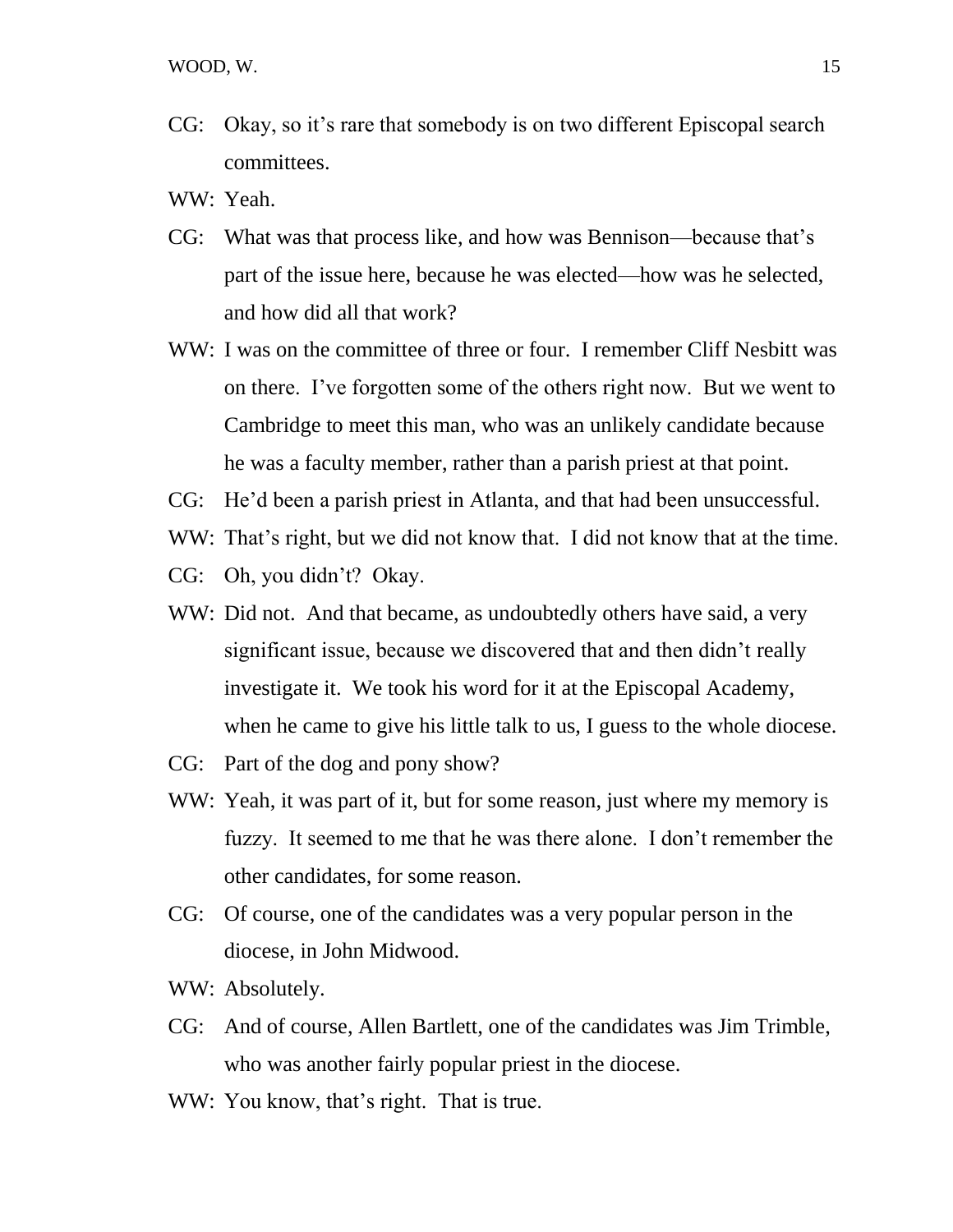WOOD, W. 16

- CG: So it's interesting that the outsider in both cases won.
- WW: It is interesting, and I think, moving on to why Bennison might have won, he was charming.
- CG: Yeah, he is that.
- WW: He is that, and I remember he just charmed us in Cambridge, and he even turned to me and he said, "Why isn't your name in?" That was the first time I'd been asked that by a candidate himself. And I said, "Well, I don't think it's my calling." I hadn't given it very serious thought. But that was the beginning of my captivation with Charles Bennison, and an honest friendship with him.
- CG: You and he were very good friends, I know that.
- WW: We were good friends.
- CG: I'm curious, and we'll come back to the Bennison years in a minute. I'm curious about what the relationship in the Diocese of Pennsylvania is between the standing committee and the bishop. It differs in different dioceses based on the canons of the various dioceses, and have been told—whether it's true or not, I have been told that the standing committee in the Diocese of Pennsylvania has more authority or more power, or thinks it does, than in many other dioceses.

WW: Yes.

- CG: So what is the relationship between the bishop and the standing committee in Pennsylvania?
- WW: I think it's very close. It suffered during the Bennison years, but when I came on with Allen Bartlett, it was very close. Jim Trimble and then Lou Temme were presidents, and they are both very trusting individuals.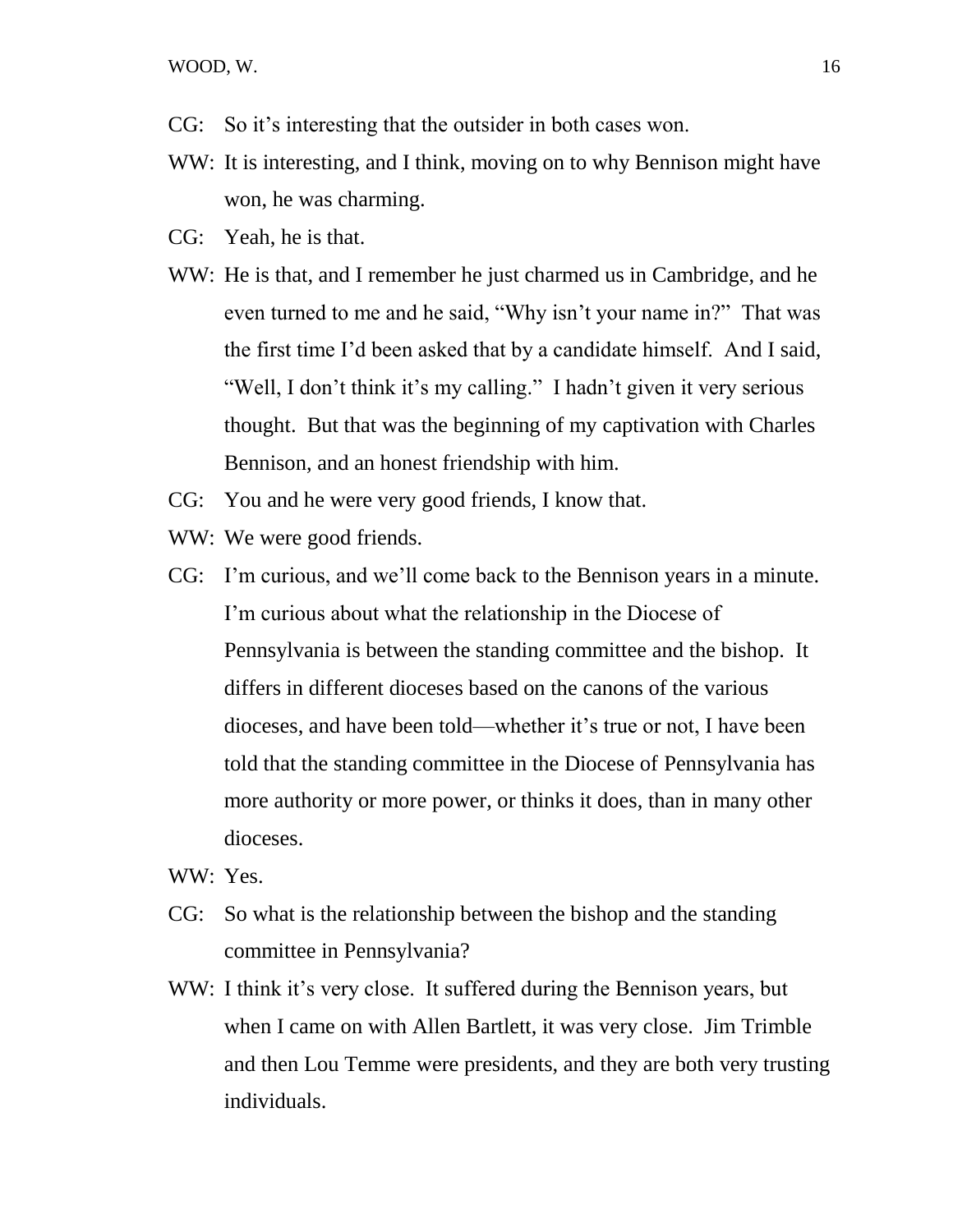CG: Yeah. You can't do better than that.

WW: No.

- CG: And Allen was willing to listen as well as to, if he wanted to make a decision, make a different decision?
- WW: Absolutely, yeah. And I think we all respected his integrity and his freedom. I remember when he'd walk in, the mood was just elevated. It was good to see him, and we knew we were going to do some serious work.
- CG: And after Charles Bennison was elected?
- WW: Yeah.
- CG: I'm told, again, that things began to sour with some people in the diocese fairly quickly.
- WW: Mm-hm.
- CG: What happened?
- WW: I was slow, again, to sour, partly because of this friendship that started by accident one night when he didn't have any place to eat a meal, and Kristine said, "Bring the poor man out here." And so we did, and then that started the family friendship. Very interesting thing—Allen Bartlett had strengthened the mission strategy commission, and we used to meet at Saint Luke's in the nun's house, Saint Margaret's House, and spend the night—
- CG: In Germantown.
- WW: In Germantown, we'd have a conference, an overnight, and it was a great event, talk about everything in the diocese. And I forgot how I ended up on that committee, but I was on it—I guess by invitation, as opposed to election. And I remember Charles Bennison came in, and then asked me if I would make a motion at the first meeting that we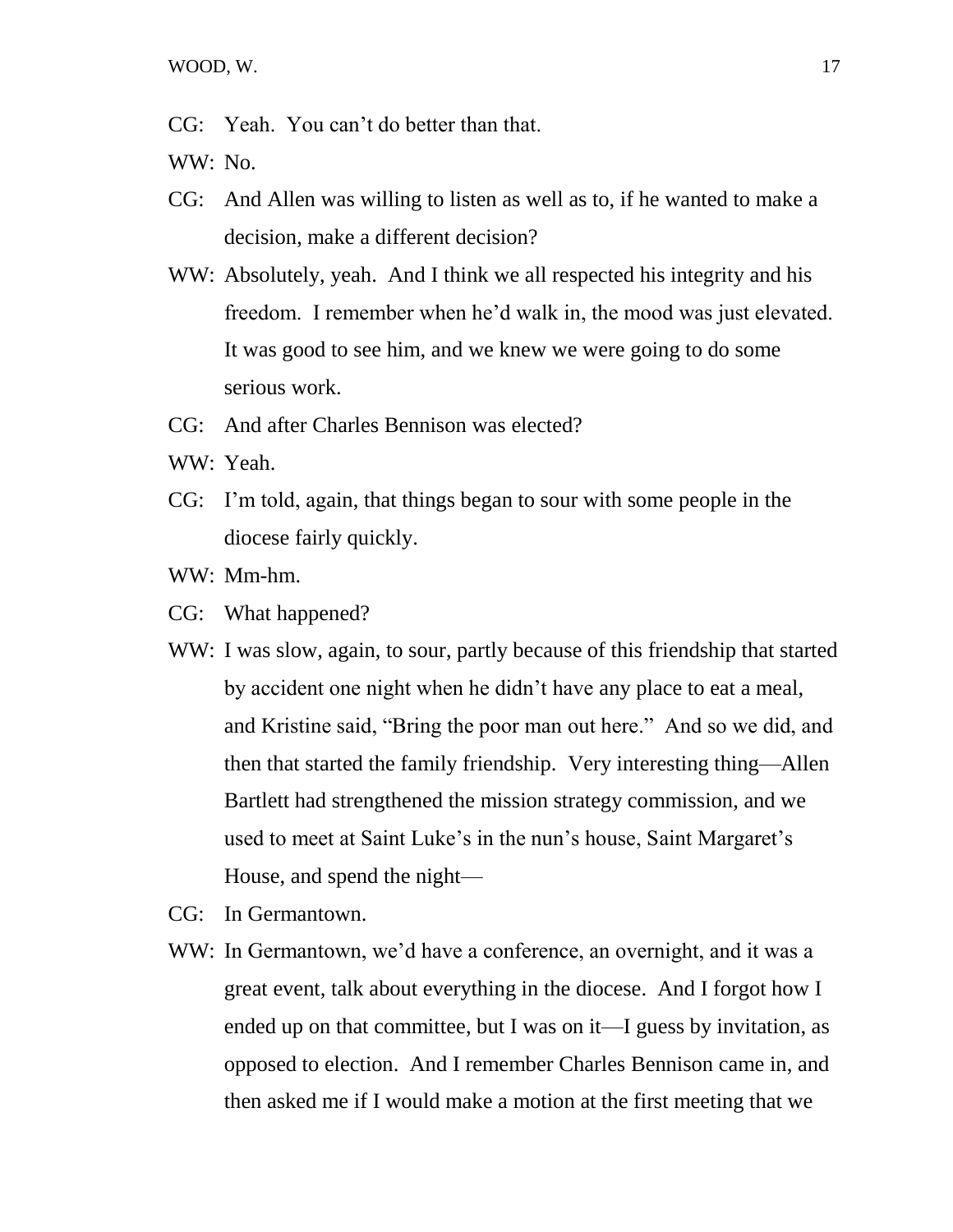consider disbanding the mission strategy commission, because he had other ideas to streamline the diocese. I easily said, "Sure, I'll do that." And he even explained to me he couldn't do it because it looked like he was grabbing power. And I said, "Oh, you don't want it to look like that." Well, that's exactly what it turned out he was doing, and I played right into it. And the great mind and insight and honesty of Ginger Goodrich, intervened publicly in that meeting, and she said, "We have spent a number of years under the previous bishop building up the trust, so that the bishop gets the insight of other people."

- CG: Blessings on Ginger.
- WW: Blessings on Ginger! And she and I have celebrated that moment since then.
- CG: I would imagine.
- WW: Oh, yeah. She stopped me in my tracks.
- CG: Yeah. Some people have said that part of the reason that Charles was elected was that he was a more extroverted personality than Allen, and that John Midwood, as beloved as he is, and was, in the diocese at that point, was viewed as being more like Allen than not, in terms of his management style. Because I mean, he has a wicked sense of humor, as we all know, but he's very low key. Do you think that fact that Bennison was this sort of dynamic personality was part of the reason why he was chosen, because it was in contrast to his predecessor, which is a perfectly natural and normal reaction?
- WW: I think that's absolutely right. His charm—it's just hard to beat charming people. And John Midwood is a person that I put in the top echelon of integrity, and leadership, and friendship. I'm very fond of him. But I think your suggestion is exactly what happened. And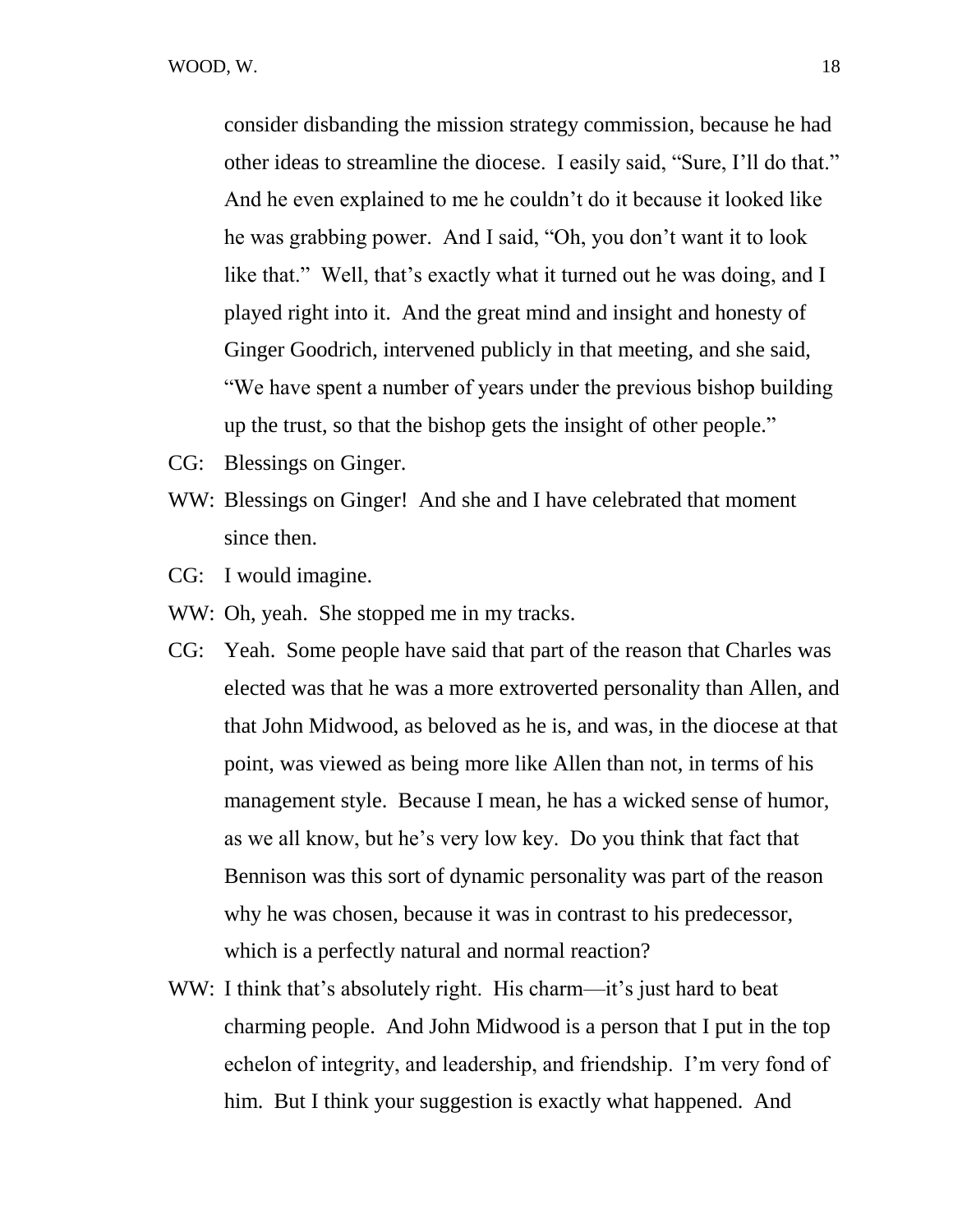when he stood up at the Episcopal Academy, and somebody raised the question about Saint Luke's, Atlanta, his church—

- CG: Bennison, now.
- WW: Bennison, right. His response was, "I sinned." And we all kind of giggled, and then he went on to say that Tom Bowers, his predecessor down there—he tried to be Tom Bowers, and he said that was his sin, and that caused him not to be popular—explanation along that line. And we all accepted it. That was because he was so charming. But obviously, there was a great big hole there in logic that we should have followed up on.
- CG: Yeah. And there was no knowledge that the committee had, from what I've been told by Jim Trimble, about the issues that happened in Los Angeles, with his brother?
- WW: That is absolutely correct, yeah. That came out of the blue later on.
- CG: And Jim said to me, and Jim is in my personal pantheon of saints, but Jim said to me that if he as chairman had known that, Bennison would have never made the cut.
- WW: Yeah, mm-hm.
- CG: Is that accurate, do you think?
- WW: That is accurate, sure. Yeah.
- CG: Not the Atlanta thing so much, because people have bad relationships with parishes, and they go somewhere else and they don't.
- WW: Sure.
- CG: How much—and I'm going to ask you to reach back into your psychological training at the university—"The University," as they say. How much do you think was, or is, Charles trying to live up to his father, who was also a bishop?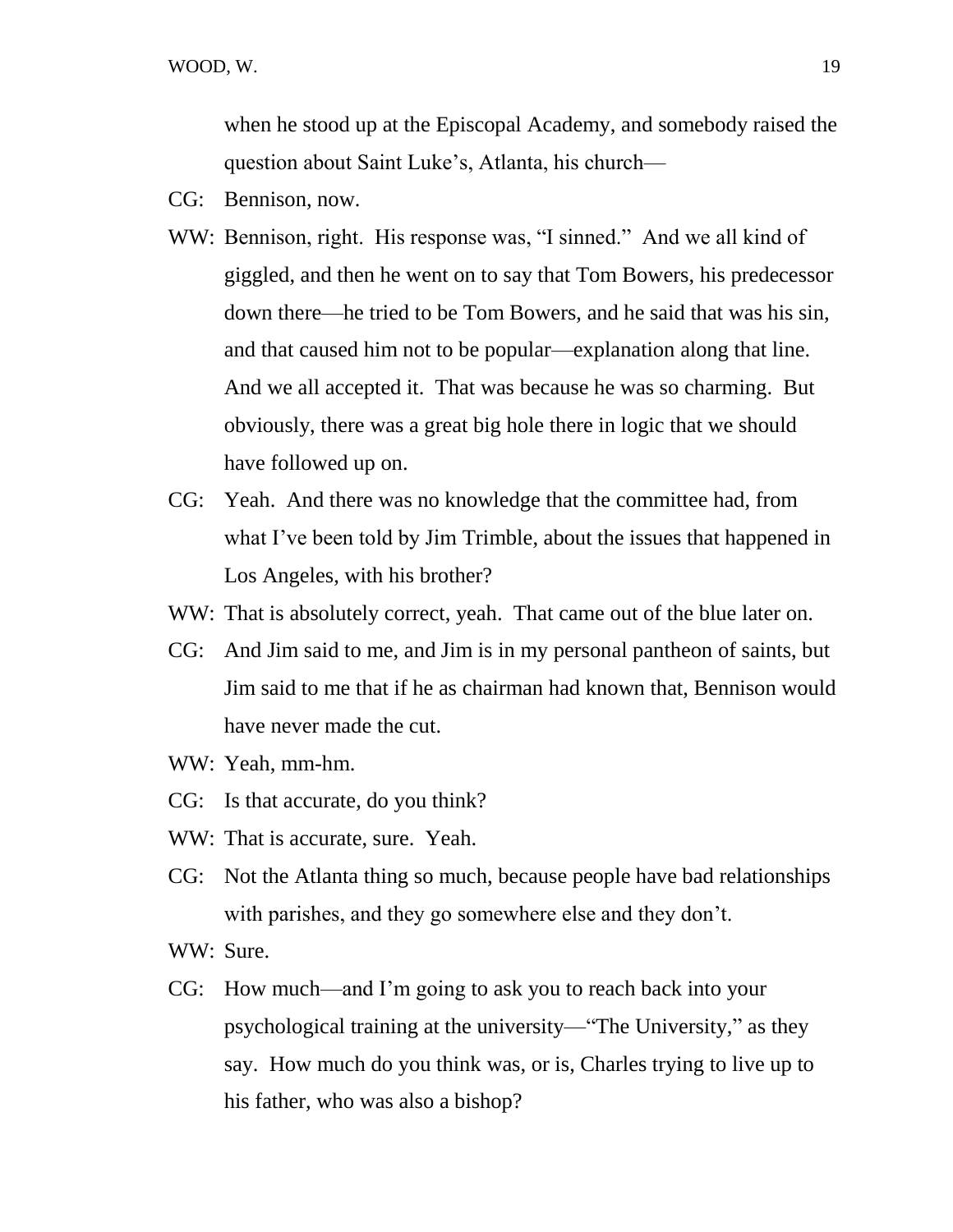WW: Oh, yeah.

- CG: Edward Lee has spoken about that.
- WW: Good.
- CG: Because he went out there and had to clean up that diocese in Western Michigan.
- WW: That's right! That's right. I think that's absolutely on target. Charles and I talked about it just openly, in the course of the evening discussions. And I once asked him if he felt that was an advantage to him, and he said, "Yeah, as long as I don't assume it's the same church as it was in the previous generation."
- CG: He had a very different management style, too, apparently.
- WW: Than?
- CG: The father, from what Edward Lee told me, was, "You'll do it my way, damn it, or you won't do it at all." Charles's was: listen to what he said, and then he went off and in a passive aggressive way did what he wanted to do anyhow.
- WW: Sure. Charles once made the remark to me that because of his father's—I use the word dictatorial. I'm not sure I'll use that.
- CG: I think that's the right word, from what I heard.
- WW: Yeah. He said both boys were scarred, and he used the term "narcissism" before Lou Temme used that as an accusation against him. He said they're both narcissistic, and that his brother's came out in sexuality, and his came out in intellectualizing.
- CG: Interesting.
- WW: Yeah, it was. I thought it was very revealing.
- CG: There are some people who would say that he, in dealing with them and I'm talking about people both with collars and lay people—that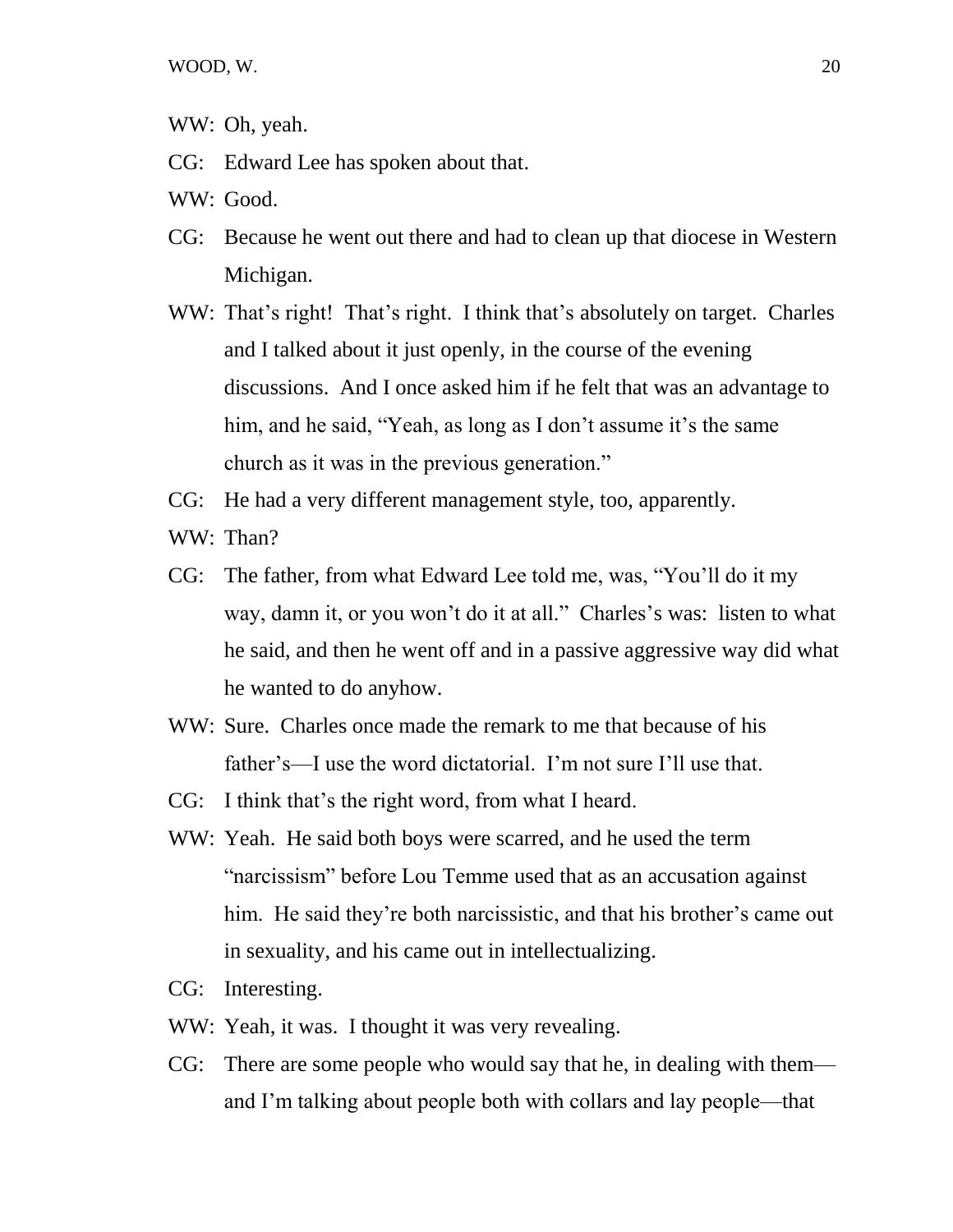they always felt that he thought they were inferior intellectually to him. Is that part of what this narcissism—is that part of how that played out, from your point of view?

- WW: I would bet so. I never felt that intimidation from him, but yeah, he certainly was a person—I'll tell you. A better example of that was his use of names. As Kristine told him in one honest exchange one evening, "Charles, you just know too many names too quickly for me to really trust what's going on here in this conversation."
- CG: What do you mean by that?
- WW: Well, when he called people by name, and then rattle off their names. I remember, for instance, he talked about getting the phone call from Bill Wood when the convention—and he announced this from the pulpit of the cathedral. He was a namedropper, not in the sense of someone above him, but just, it appeared he was striving for intimacy with too many people, all of a sudden.
- CG: Yeah. And it's amazing, isn't it? And I experienced it, and I'm sure you did, too, how genuinely warm and genuinely caring he could be, one on one.
- WW: Oh, yeah.
- CG: But then when he put the mantle on of being the boss, that's when problems arose.
- WW: Mm-hm.
- CG: There's also, during the period of troubles, when he was—what were the specifics about—and this is what I'm unclear of—the initial concerns of the standing committee, and you resigned as president, but stayed on the standing committee. What motivated you to do that? And then I'll get back to my other question.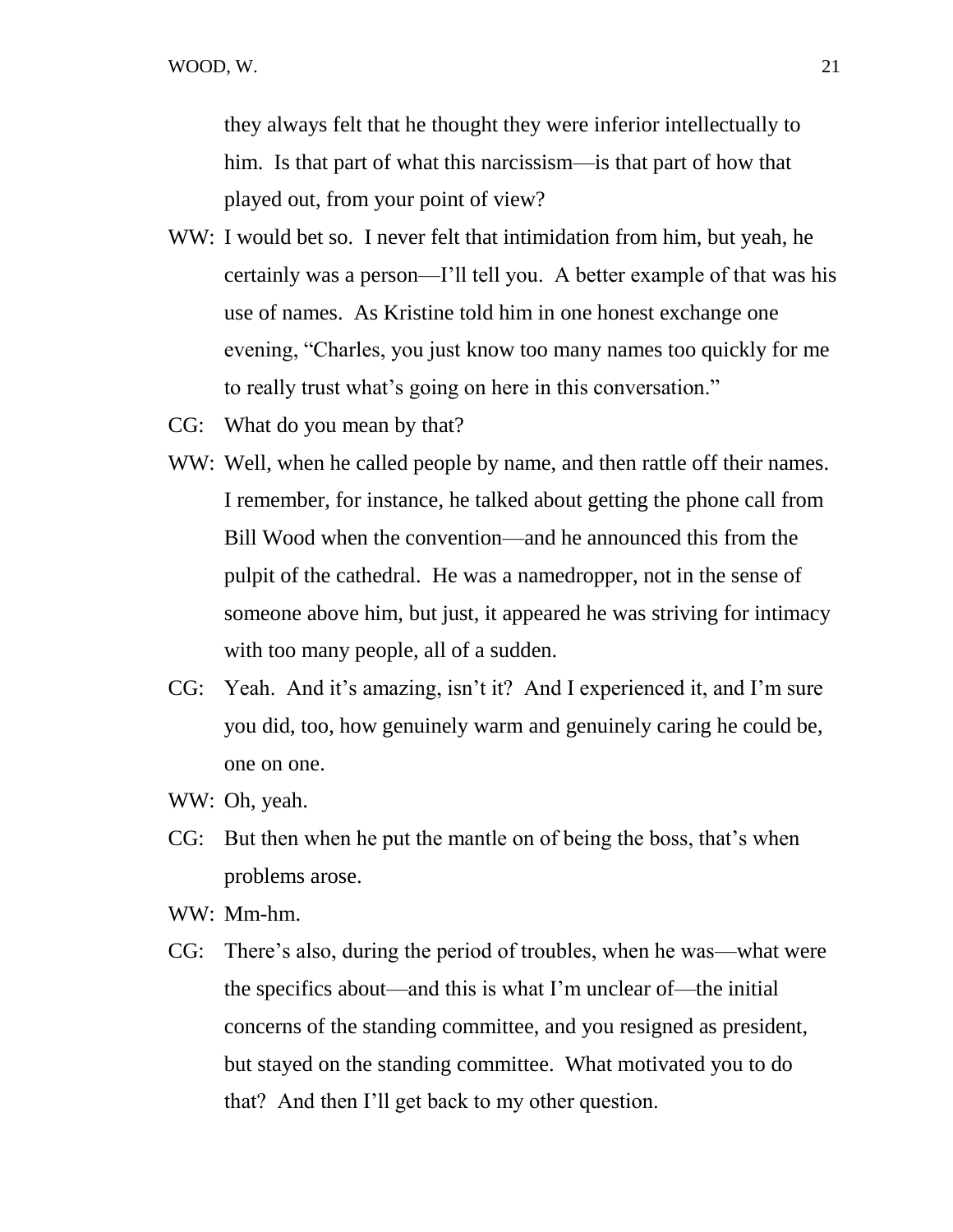- WW: Very simply, time. I was—
- CG: It wasn't because of your relationship with Charles?
- WW: No. It was not that, because we had already crossed that bridge, and the gulf had already appeared at that point. But Charles and I never quit talking. We still talked, and to this day if we have occasion, we'd have lunch together and reminisce about all this stuff. The last time we had lunch together we were looking at some of the issues, and I said, "Charles, we just didn't trust you. You would say one thing and do another." And he said, "Well, I understand that's your interpretation. Mine is I was doing the best I could for the welfare of the diocese." And I said, "Well, it didn't look that way, in terms of hidden financial arrangements."
- CG: This was the use of funds that were designed for one thing, and he used for something else?
- WW: He used for something else, with—
- CG: Primarily Wapiti, I guess, the camp, which was one of the things that was his pet—I guess was his most pet project.
- WW: Exactly. That was it. It was just disagreement. I mean, he can make that argument legitimately. It's a disagreement in judgment. And I said, "But the Gospel informs some of this. It seems to me that you don't take money that might keep parish families going for a while, and put it into a resort." That was the way I phrased it. And he said, "Well, you're overlooking what could go on at Wapiti."
- CG: So his view on things was often the only one that was accurate, from his point of view?
- WW: Yeah. There was a very telling time, that shocked me at the time, when he and I were very much together, and it was the first Under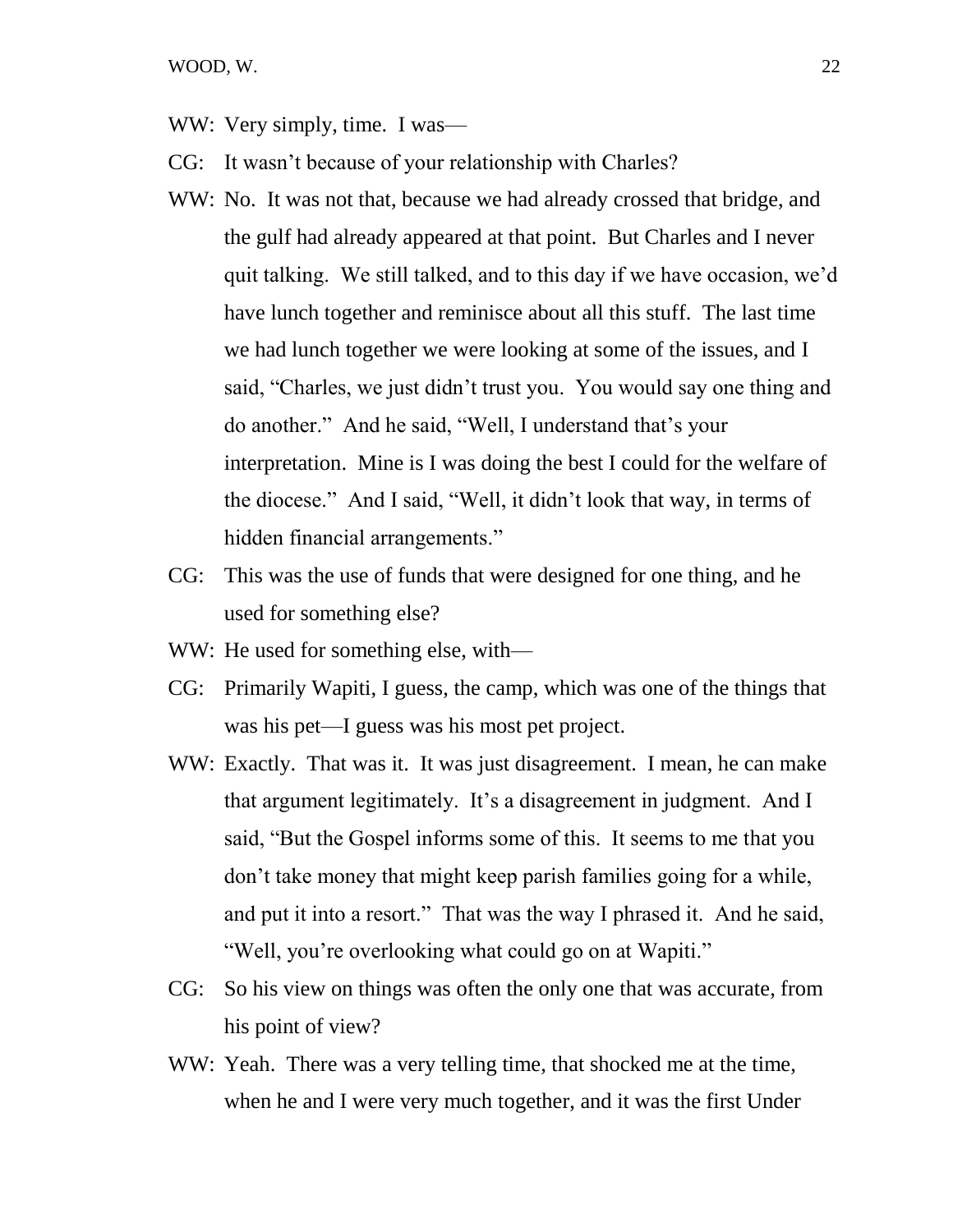One Roof conference that was held—I've forgotten where it was right now. I remember the inside of the building.

- CG: Memorial Hall?
- WW: Might have been. He had been here a year; he was brand new, so I went to his conference, which had to do with, as I recall, vestry/rector relationships. And I raised the question, "What do you do if vestry and you disagree on an issue, and you feel strongly about it?" And his answer surprised me. He said, "You listen to them, and you have them listen to you, but you never change your position." And I said, "Why do you never change your position?" And he said, "Because once you take a position, you don't change it." And I thought that was bizarre, but that was his answer. It later became very much a theme, it seemed to me, of his bishopric.
- CG: When the national church and the presiding bishop found that there was no reason for him to be inhibited or tried because of the financial things, that there was no financial misbehavior involved, then the whole business about his brother's sexual misconduct when he was working for him out in the parish in California came up.
- WW: Mm-hm.
- CG: And that's when things began to get, a lot of people feel, where both sides began to get strident.
- WW: Mm-hm.
- CG: Charles by nature is not strident, but there were people on the standing committee who by nature, or who by circumstance, became strident.
- WW: Sure.
- CG: And there was sort of a feeling that there's plenty of blame to go around in this fight between the two bodies. Is that an accurate view?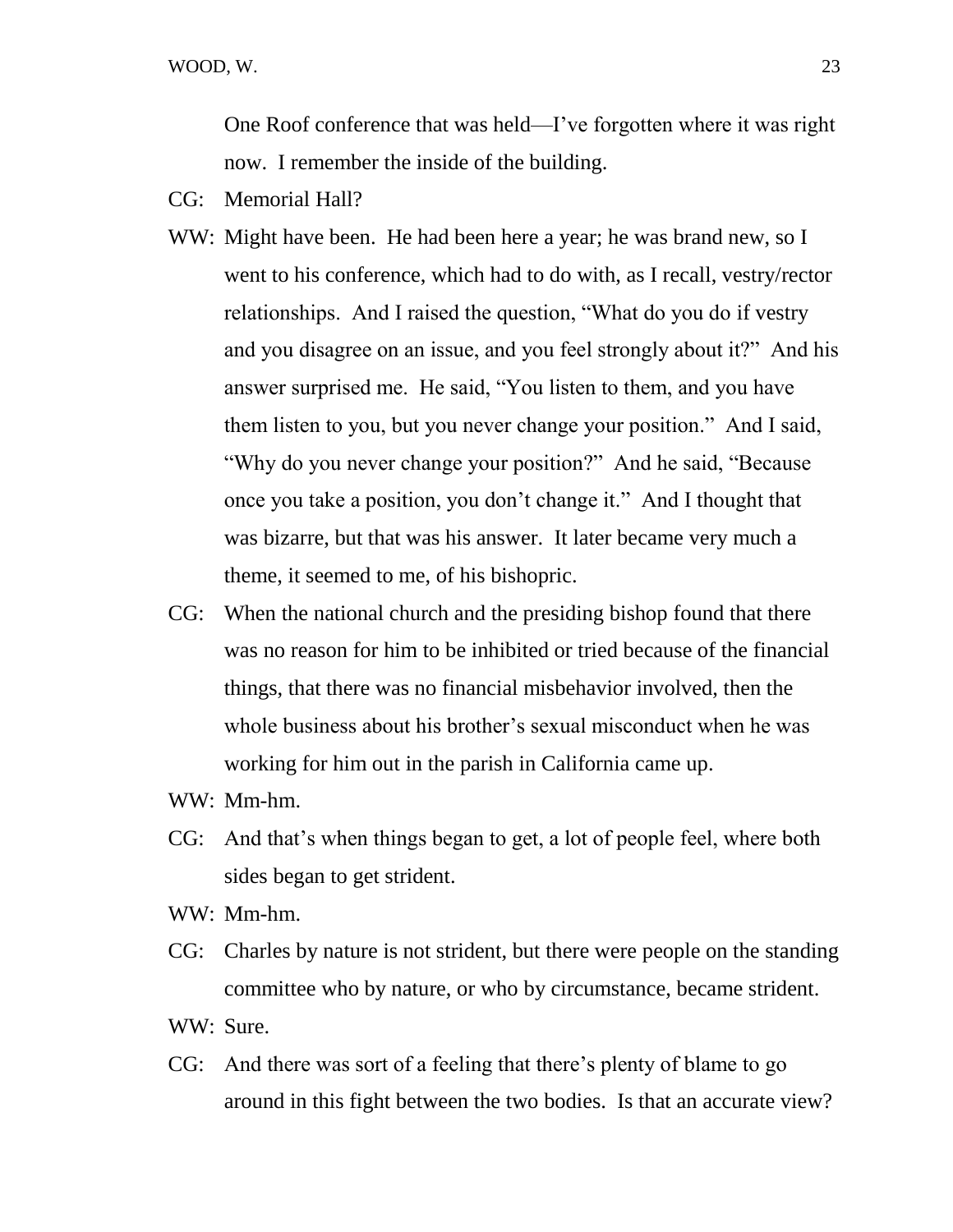WOOD, W. 24

Not that they wanted to have him resign, retire, but was there some truth in the fact that the standing committee, when you were on it, and when you were off it, may have been too strident in the way it approached the thing? How might it have worked out better?

WW: Mm. Yeah, we became, as a standing committee, strident, and certainly lost patience, I guess, in the reasoning. The history behind that was extensive, in that we had counselors come in—I remember two separate counselors, one from the Alban Institute—to come in and help the communication between the standing committee and the bishop. And Charles was very acquiescent, and went along with it, with his enthusiasm and whatnot. But each time, the speculation you just gave was pointed out, that both sides had hardened, and mistrusted each other. We did that two different times. Once was Alban Institute, and one was a private counselor, group therapy kind of thing. Then the complaints just kept rolling in, and I remember the night Charles was at Saint Thomas Whitemarsh. We were trying to figure out what to do. The complaints rolled in that he mistrusted people; they mistrusted him. He was against women; he didn't deal with women very well—all these things. And so I remember thinking, if we're going to vote to ask him to resign, which looked like it was coming up—

CG: And it happened.

WW: And it happened. I remember Earl Warren—I was then the president. I remember that story about Earl Warren before the Brown versus School Board, canvass each of his colleagues and talk with them personally, because he wanted a unanimous vote on something that important. So I started that openly, and I said, "As long as I'm sitting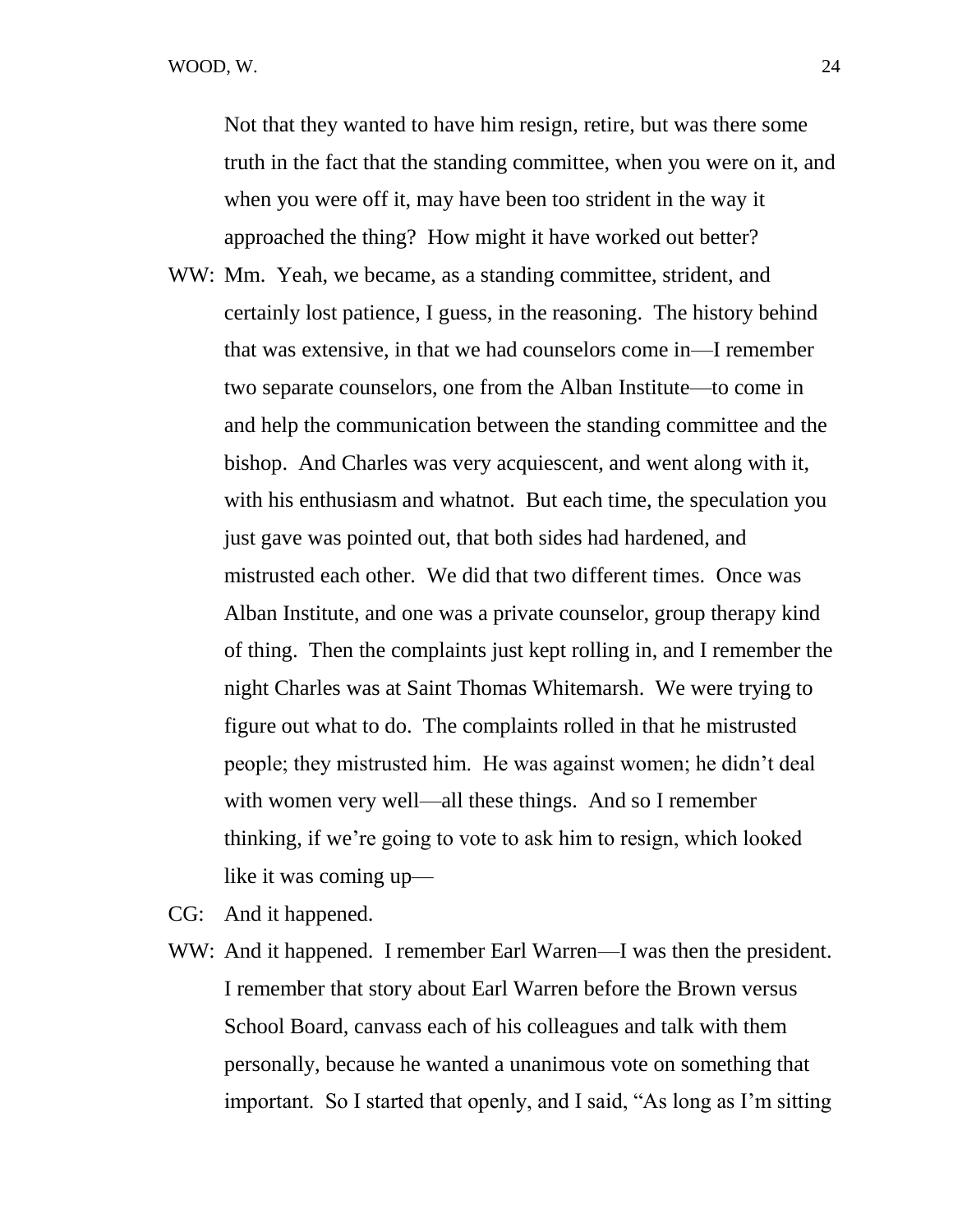here in the chair, let me try something. Let's don't take a vote. Let's just go around and make comments about where we go for this diocese." And to a person, there was no opposition, as they accurately said—there was no opposition to asking for his resignation or retirement.

- CG: Yeah, this happened in February of 2006, because it was right before the General Convention, and I was out there as a reporter. And I always went to see the bishops; I went to four of them. I always went to see the bishops to find out what should I be paying attention to when I'm out there. And then when we were done with that, I spoke with Charles. And he said to me that—and it wasn't off the record. He said that he was doing okay, and all of that. And he said, "The saddest thing about this is that Bill Wood is my best friend."
- WW: Oh, my gosh. Yeah.
- CG: And he said the loss of that relationship is really unfortunate. Then you preached, and he installed Cliff Cutler at my parish, Saint Paul's in Chestnut Hill. And you would have never known in the professional sense that there was any rift at all, unless you knew.
- WW: Yeah.
- CG: And it was amazing how good he was at not being publicly negative about individuals—publicly.
- WW: So true! I admired that.
- CG: Whereas some members of the standing committee, including people that you and I both respect, could be rather nasty publicly.
- WW: Yeah, could well be nasty publicly.
- CG: Yeah, and that's where, I think, the stridency and the "there's blame on both sides" comes from. And my sense is that if he had—and I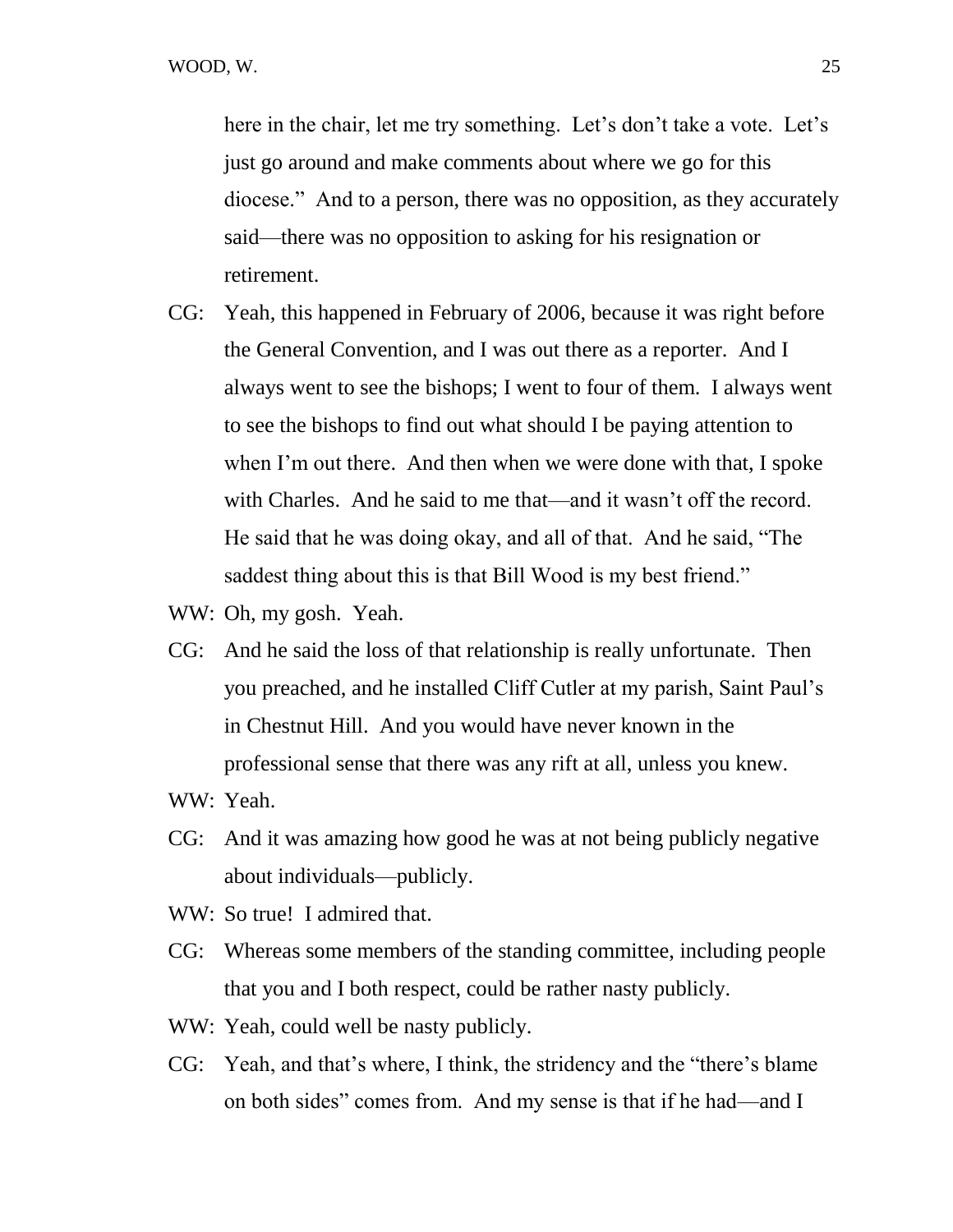want your view on this—if he had taken the diocese to General Convention in Columbus in 2006, where there was the election of a new presiding bishop, and dealing with the aftermath of the election of Gene Robinson as the first openly gay partnered bishop in the Episcopal Church, and the business from whatever it was in England that argued that that shouldn't have been done, and shouldn't be done in the future—those were important issues. If he had resigned after that, do you think the diocese would have rejoiced in his resignation, but treated his departure a little bit differently than it did later?

- WW: Yeah, I think it would have. I also think the standing committee would have been crucified, because there was so much opposition to what the standing committee had done, I think at that point.
- CG: Why do you think that was? Because there was opposition to what he was doing.
- WW: True. I think the diocese was clearly divided, and the people that I just cited just thought nobody should go against the bishop; the bishop's a man of God. I'm overstating it, in fairness to him.
- CG: No, no, that's okay.
- WW: But I can only assume that's where that came from, with the conversations I had, about, "Who do you all think you are?" My answer was, "We are, among other things, advisors to the bishop, and our advice is for him to resign,
- CG: Was it about power?
- WW: Yeah, I think it was. Certainly the appearance of power. I think anybody who sat in the bishop's office—I remember President Kennedy said when he was in the House, he thought the power was in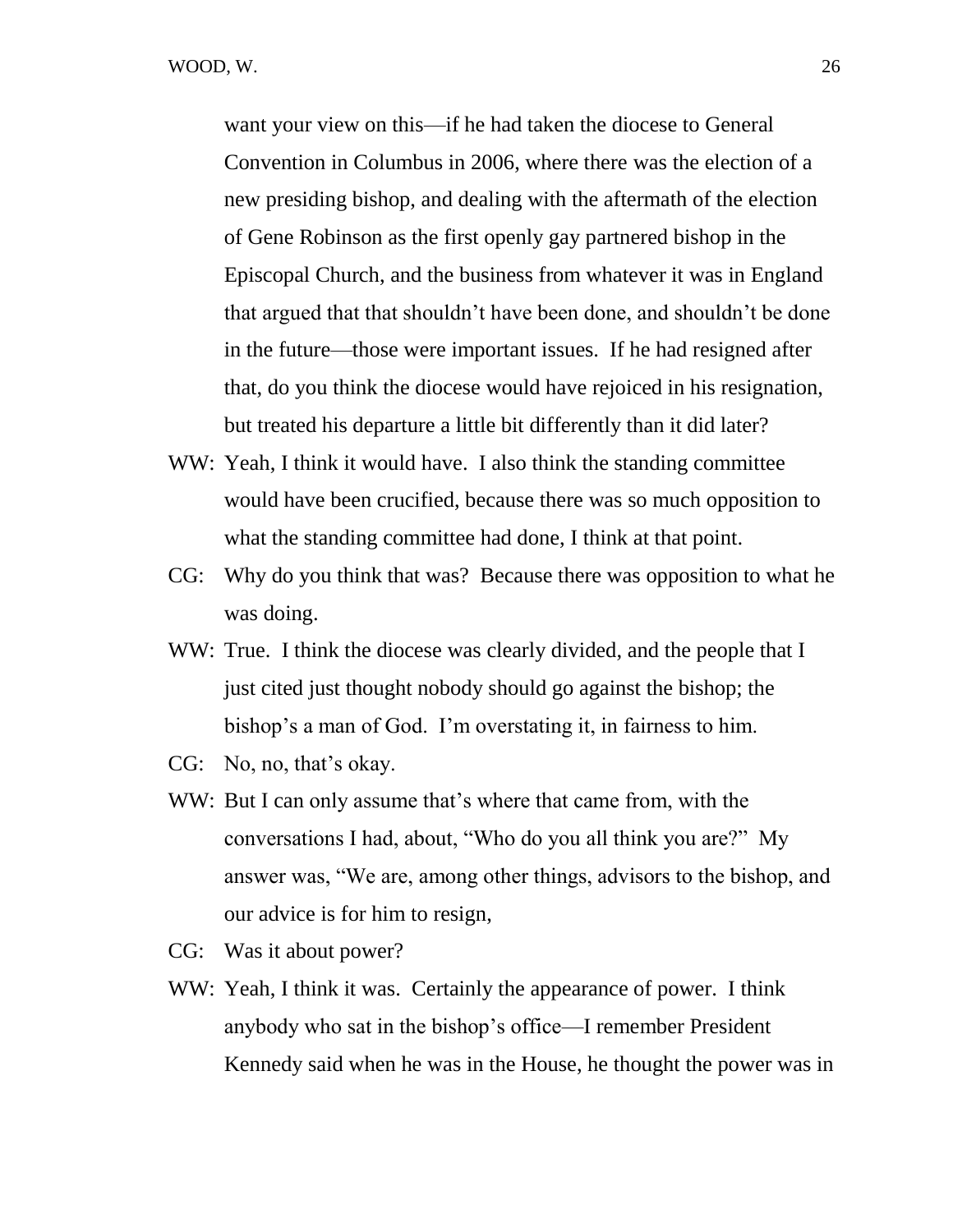the Senate, then he thought it was in the White House. Then he got to the White House, and then it was with the people.

- CG: Yeah.
- WW: And I think to see how little power, in fact, the standing committee or the bishop had in a conflict like this is revealing.
- CG: Both Frank Griswold, who I've talked to about it, and Katharine Jefferts Schori, the two presiding bishops that were involved in this, both said, "Just resign, retire, and this will all go away, and you'll go out, and everybody will smile, and it will be over for you." Did Charles ever consider retiring until he was actually finally forced to, I think, in 2011?
- WW: To my knowledge, no, just the opposite. He was the person who told me in that workshop, told the entire workshop, "A rector never changes his mind." I don't think he ever considered leaving.
- CG: Do you think he had any concept of how much damage some people thought he was doing to the diocese?
- WW: I'm not sure that he ever did, actually. Because I think he was just so honestly convinced he was right.
- CG: Do you think that was ego, or did he really believe that?
- WW: You know, that's a very good question, because I don't know. He and I had some very frank discussions, but I could never separate those two things.
- CG: All right, so here we are; we're in 2007 or whatever it is. The new presiding bishop says, "You're inhibited because of what happened 30 years ago." And he steps aside; he has to. He has no choice. Were you on the standing committee at that point, when he was inhibited?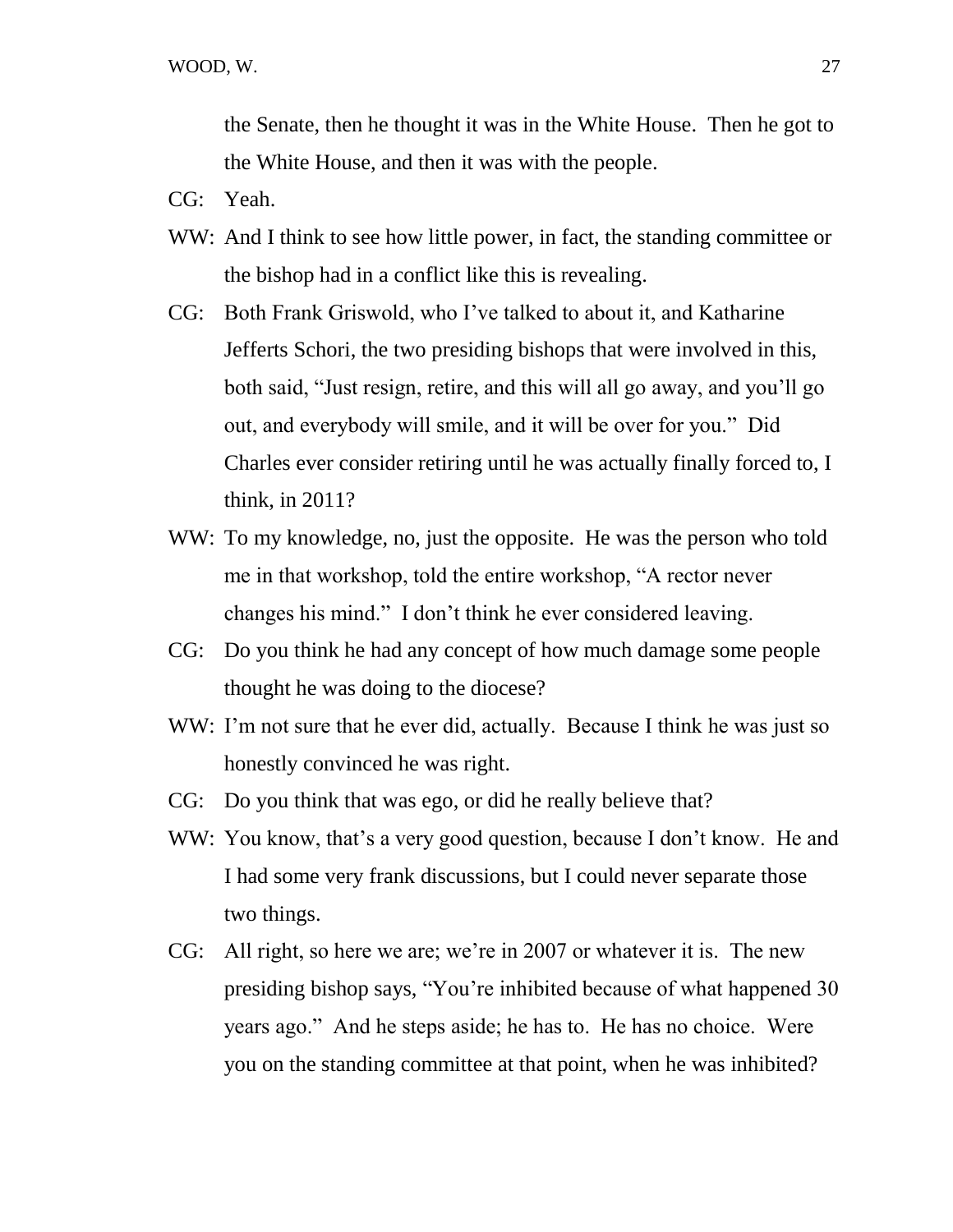- WW: Yes. As a matter of fact, that was a mystery until the last moment. David Beers came down, and we thought it had to do with our charges, he wanted to talk to the standing committee. We found out that the reason was his brother's action, and his cooperation with that, or lack of taking action, which was news to us out of the blue. But obviously, as David Beers explained, they needed our willingness to step in as the ecclesiastical authority.
- CG: Okay. So if you're the ecclesiastical authority, which some people say then President Glenn Matis seemed to revel in reminding everybody of at every possible time, every possible moment.
- WW: Yeah. [Laughs]
- CG: How did you come to calling Rodney Michel to be the assisting bishop, where he was basically there to perform episcopal functions, but not to be in charge?
- WW: Yeah.
- CG: How did that happen?
- WW: He came before the standing committee, and we had a conversation with him. What I can't recall is how he was selected. I just can't recall why he was picked. But I remember he came—
- CG: But he was available, and he was willing?
- WW: I guess that was it.
- CG: He lived in Ephrata [Pennsylvania].
- WW: Yeah, that's right. And I remember asking about his prophetic nature. Well, I was thinking back on Bob DeWitt, even—here's an opportunity to move off of this navel-gazing period we went through.
- CG: Right.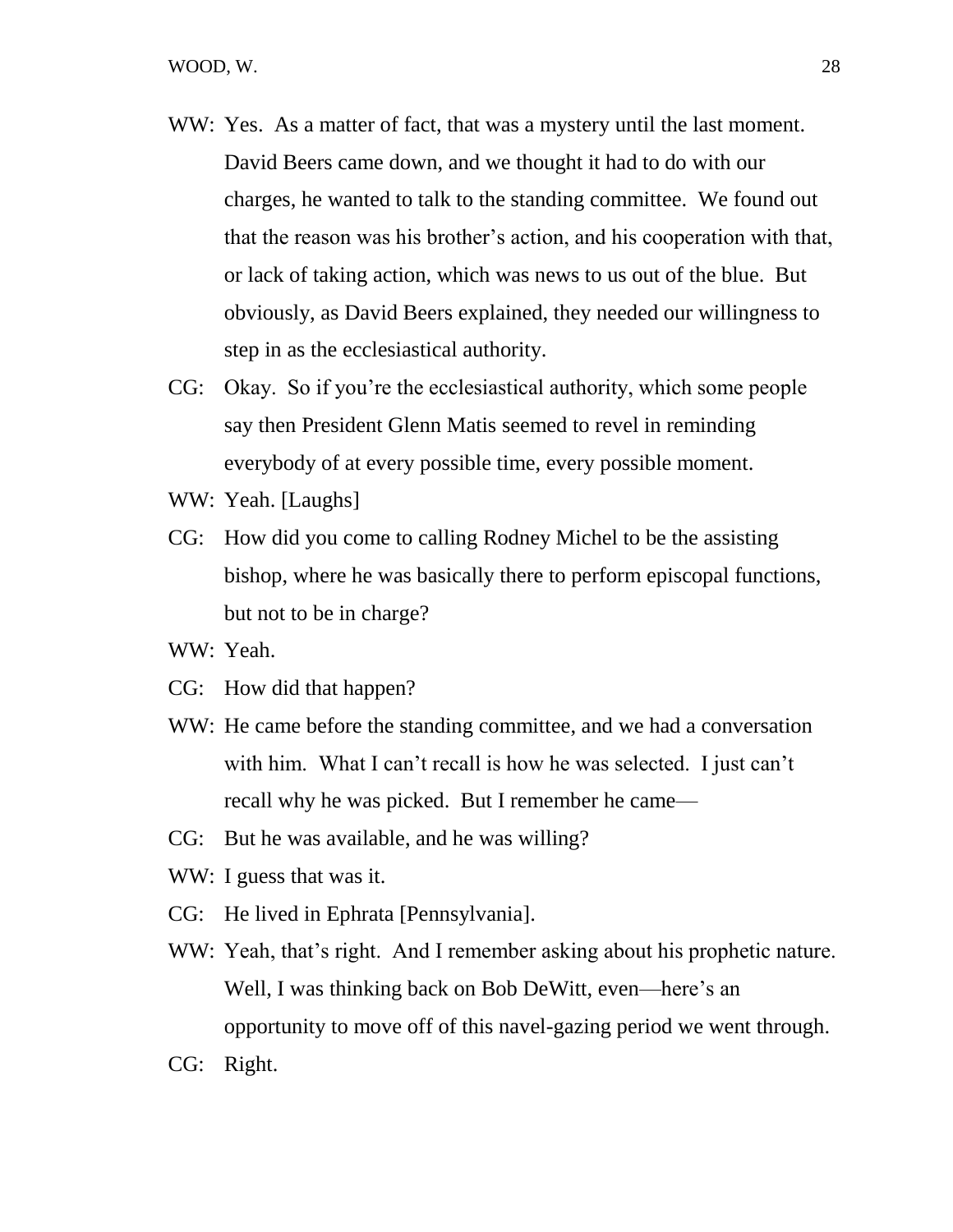- WW: And he said, "I'm not a prophet. I'm a pastor." And I thought, well, I really like him. He's so honest, as well as warm.
- CG: Do you think—how do I phrase this? He was here for three years; he was hired for three years. That was his contract. But it didn't take three years for Bishop Bennison to be tried, found guilty, and then have the conviction overturned because of the statute of limitations.
- WW: Mm-hm.
- CG: And then Bennison came back in August of whatever year it was. Do you think that things were beginning to improve while Bennison was inhibited, and then did it go back to being where it was before?
- WW: Even worse, I think. Yeah, because I think we started to dare to have a close relationship with the bishop, the kind of thing we talked about with Allen Bartlett.
- CG: Right.
- WW: It was worse because in a sense, we're back into the mess that developed, and we know it's a mess. So there's that feeling—we've stepped back.
- CG: Yeah. One of the reasons, Bennison has said to me and the members of the history committee is that he wanted to come back and make sure that the book got published. And there were a lot of people on the standing committee that weren't going to publish that book, because they thought it was his book. And it turned out, and I think everybody that's read it now realizes, that it wasn't, that his fingerprints are not anywhere on it, because all the authors were professional historians, and what not.

WW: Mm-hm.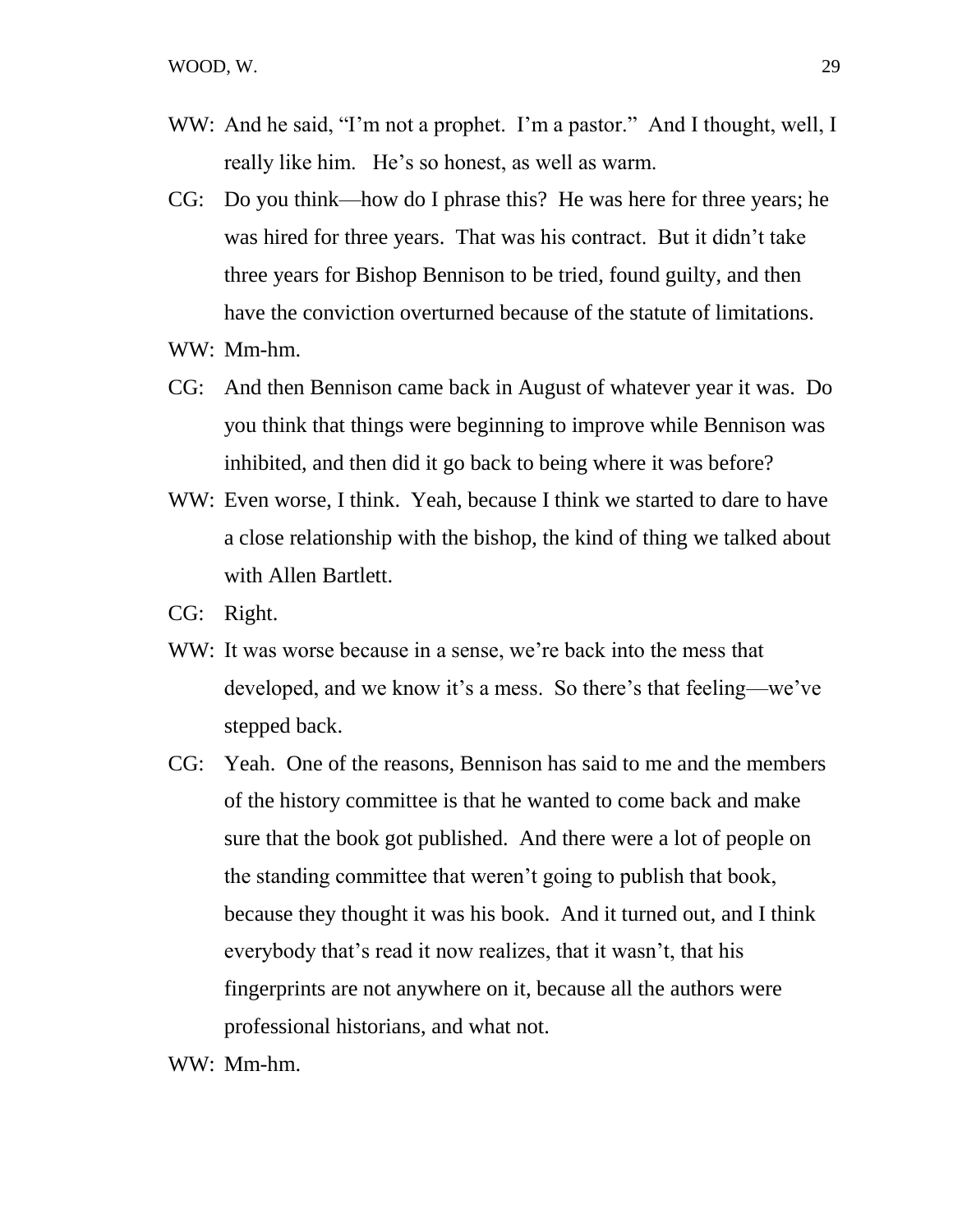- CG: But if he'd come back and done that, and then retired again, would that have been a: oh, good, he gets it? But he didn't, and so they had to use this new canon, I gather—
- WW: Yeah.
- CG: —to threaten him with, and it's called the Bennison Canon.
- WW: Bennison Canon.
- CG: That's a hell of a legacy to leave with the House of Bishops, to have a canon about how to get rid of a bishop named for you. But he never did, really, see that he was doing anything that was harmful to the diocese?
- WW: No, I don't think he did, but in retrospect he did, because at his departure, his sermon at the last service, he cited as a mistake that he had come back after being inhibited. He should have left then, he said. So he got—for some reason, he said that.
- CG: It's also very interesting that we as a committee had decided, while the diocese is in the process of looking for a new bishop, that we will not interview him or Glenn Matis until this is done. And when I met with him for lunch, I told him that we were going to do this, but that there was some talk about—and I didn't say we had decided, because we hadn't. And he said, "I'm not going to sit for an interview until the new bishop is elected."
- WW: This was Charles?
- CG: This was Charles.
- WW: Yeah, yeah.
- CG: And my reaction to that was: there's a sensitivity to what's going on in the diocese that he didn't show when he was bishop!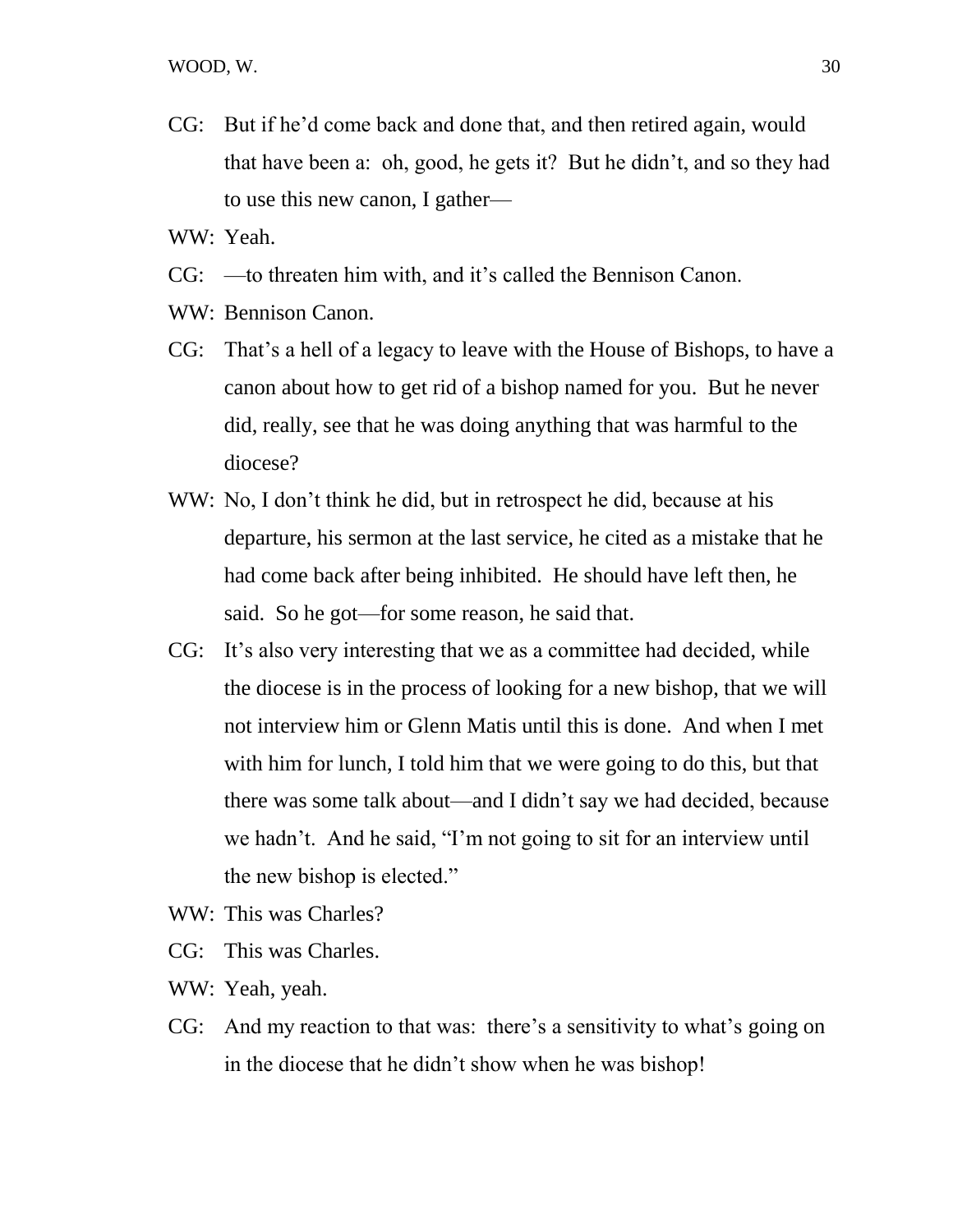- WW: That's very good insight, unless you had suggested it, and then that's his political side, if you had suggested that he not sit.
- CG: No, I didn't. I said, "These are the options. Some people want us to do it now, in case you get hit by a bus, and some people want to wait so that it's not a distraction for people going, or a scab-remover, people going forward." And he said, "No, I don't want to do this until after the new bishop is elected."
- WW: I think he is sensitivity- or politically savvy, and I think those two things aren't separate.
- CG: Aren't separate. Where do you think the diocese is now, Bill?
- WW: Well, I think we're hopeful, and I think [Provisional Bishop] Dan Daniel has just been a Godsend. I just think he has been wonderful.
- CG: Were you involved in his selection at all?
- WW: No, I wish I had been. He and I were down at Camp Leach as young people together, not as campers, but East Carolina had this thing called Camp Leach, and I grew so fond of him down there.
- CG: So you've known him for years?
- WW: Known him, yeah.
- CG: It's a relative small club. What do you think the issues are that the new bishop, when he comes in, is going to be facing? The navelgazing—a lot of people are saying we've done enough of that now. Let's get beyond that. But there are a lot of people who still want to navel-gaze, which is part of the process of not interviewing him or Glenn until after, so that we don't allow people to go back and look at all that, and stir it all up.

WW: Mm-hm.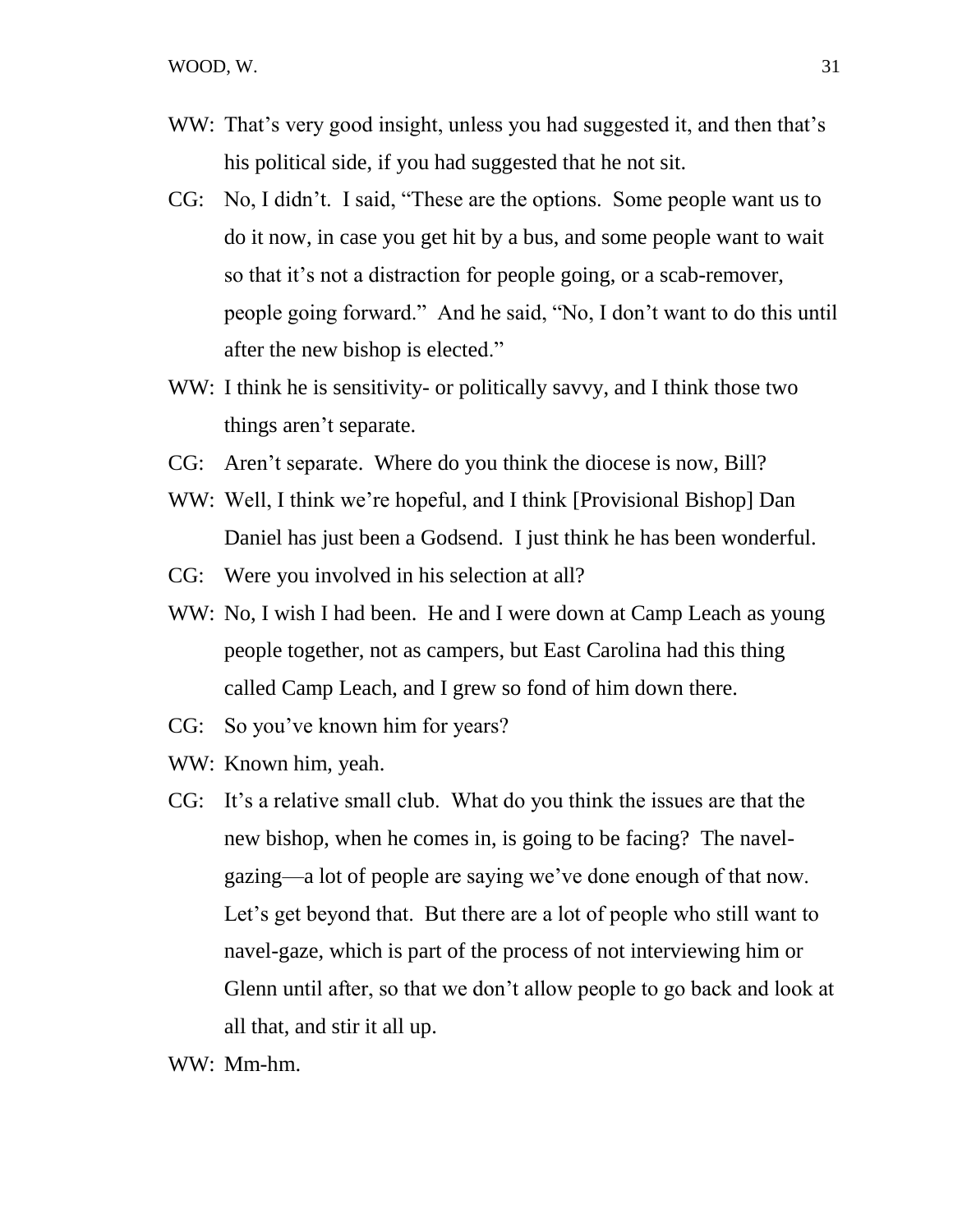- CG: What do you think the new bishop needs to do, and what qualities do you think he needs to bring to the Diocese of Pennsylvania, now?
- WW: I think to continue, in his or her own way, the theme that Dan Daniel established, and that is to be in touch, to be with people, to spread the authority, to go back to Allen Bartlett's policy of a mission strategy commission. I think that's the main thing, just be in touch, and let us get to know the bishop.
- CG: In looking back at your career on the standing committee, what's your biggest regret?
- WW: I think this business with Charles Bennison, because I have enormous respect for his capabilities. And I love his sense of humor. I, to this day, would have fun with him—do have fun with him, if we could ever get together. We haven't for some time.
- CG: Is he the Alex Rodriguez of bishops?
- WW: [Laughs]
- CG: I know you're a baseball fan, so that's a reference you would understand.
- WW: [Laughs] Well, it is. A complex person, because I know him better than Alex Rodriguez.
- CG: And he didn't do steroids, we don't think, anyway.
- WW: I don't think so. He never needed to, he was so energized! There was an interesting incident that goes back to something you raised a minute ago, and I'd forgotten until you raised the question just now. It was the night that we asked, for the first time, for his resignation, or his retirement.

CG: In 2006?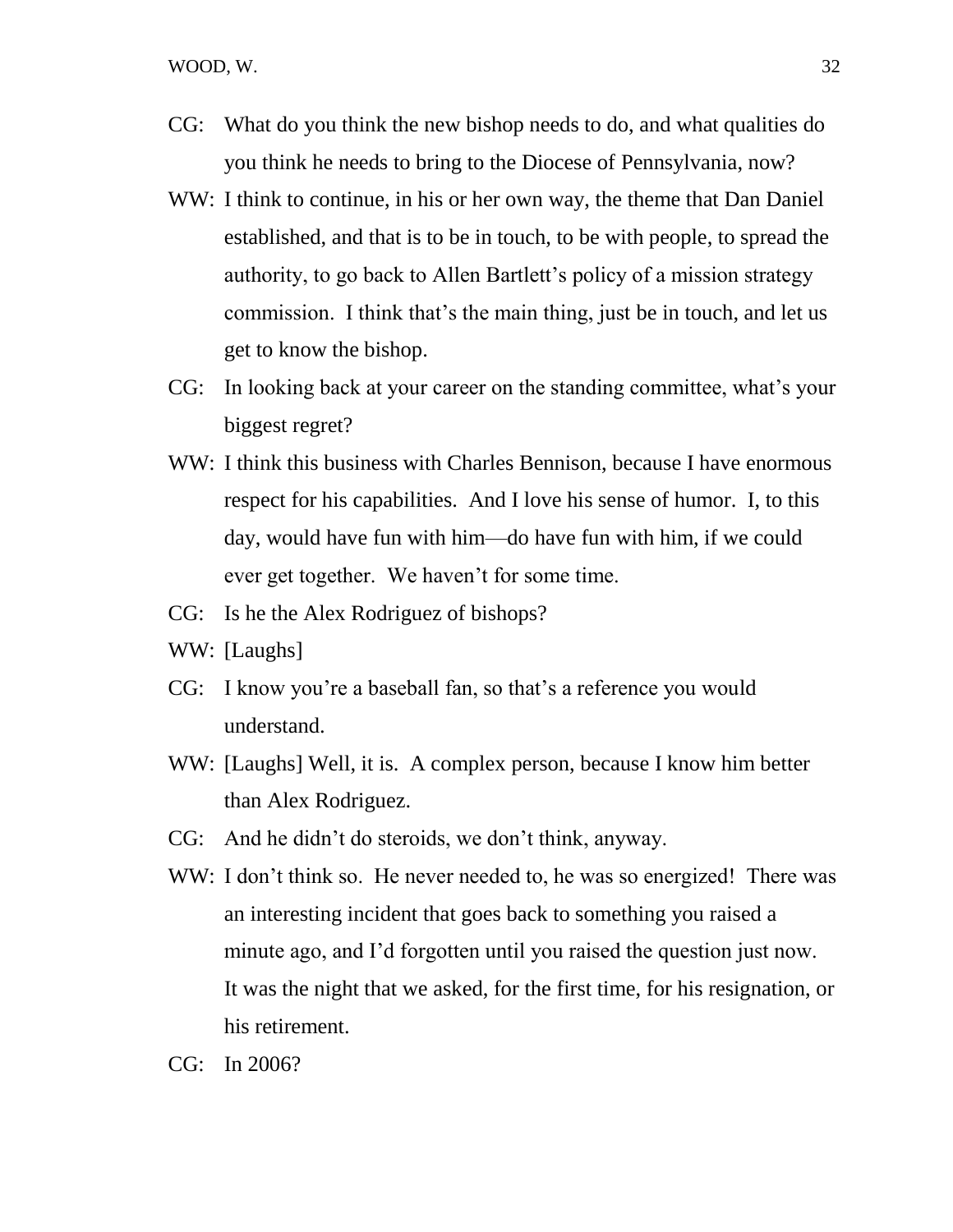- WW: 2006. It was a stormy night, and we waited for him to come back from Whitemarsh, and told him, and he immediately went through, as anybody would, a series of various things. He threatened all of us, together, not just us, that this would be a black mark on the diocese. It was right after Joe Doss's business in New Jersey.
- CG: In New Jersey, yeah.
- WW: Yeah, and he said we were putting him in that category. It was bad. And then we all decided it was time to go home, probably eight or nine o'clock, and he asked if I would stay, since I was president. And I said sure. And what he said before the standing committee left, he said, "I want you all to know I'll give your request, or recommendation, prayerful consideration." Then they left, as he and I walked up the steps to his office on the second floor.
- CG: Oh, this was done at Church House?
- WW: At Church House. He closed the door, and he said, "I want you to know right away, I will never leave this position until retirement." And my reaction was to joke, and say, "That was a quick prayer you gave, the prayerful consideration." And then I realized we weren't in a joking mood, so I hope I apologized for that, and said, "All right, let's talk."
- CG: The rector should never change his mind.
- WW: Exactly. Exactly. That night the rain was coming down sideways, and so finally at midnight—I remember it was that late—we talked about all this stuff. I said, "I'm not in a position to ask you this, but can I borrow an umbrella to get home?" And he laughed, and he said yeah, and gave me one. But it was not a happy night. So yeah, that's my greatest regret.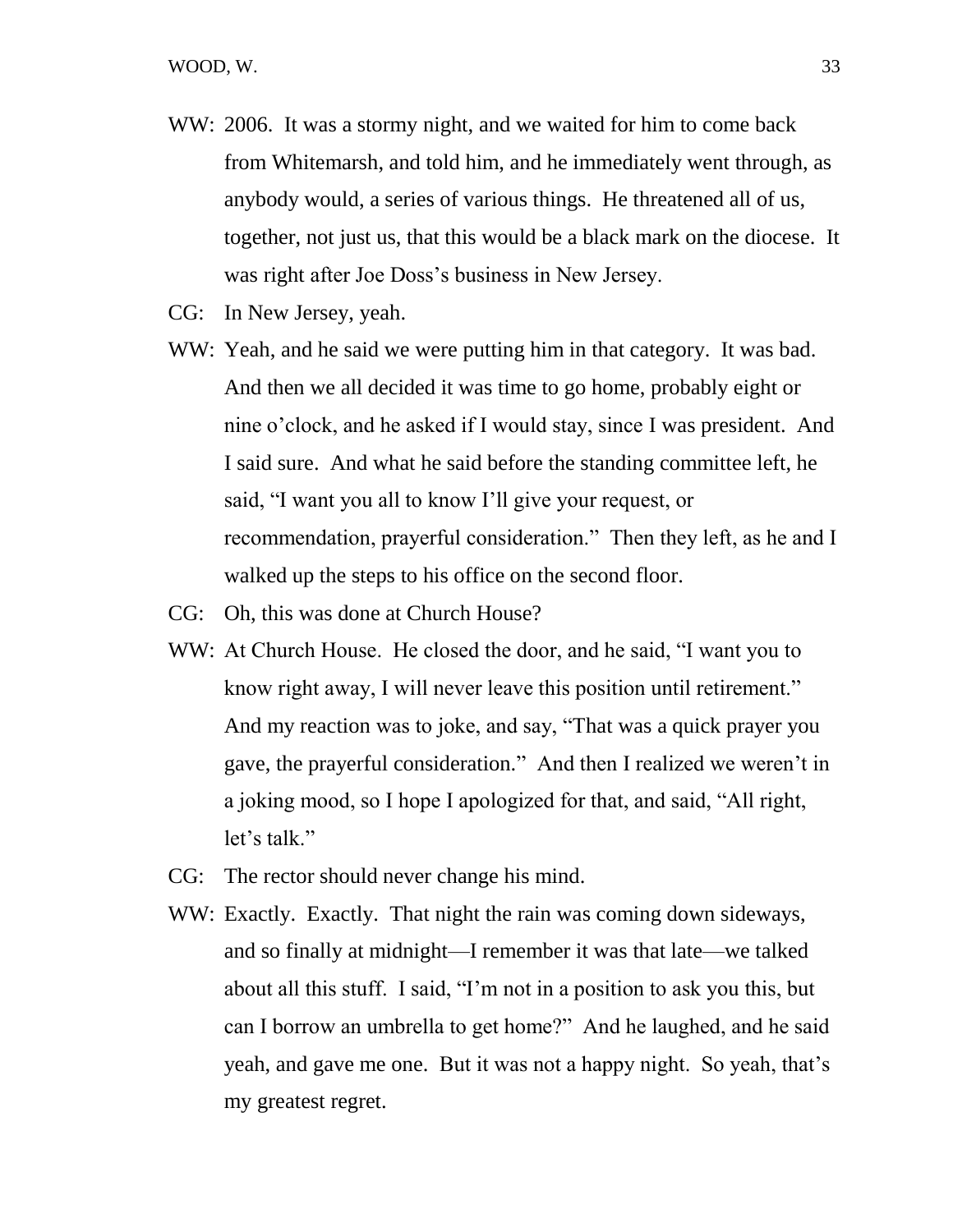WOOD, W. 34

- CG: Over the course of your ministry, what are your fondest memories?
- WW: Oh, gosh! I think with the congregation, just the relationships, the friendships.
- CG: At all of them?
- WW: Yeah. More so at Saint Christopher's, because it was a larger congregation, and it didn't quite have some of the old characters of Bucks County, who are interesting, but stifle a certain intimacy.
- CG: Yeah. But Saint Christopher's was a really good experience?
- WW: It was really good. I liked it.
- CG: You were one of the people who, in response to some of the talk about the new prayer book, which is one of the things that changed on your watch, who allowed Morning Prayer to remain.
- WW: Yes!
- CG: And one of the few parishes in the diocese that didn't follow to the letter the facts that the Eucharist should be the principle service every Sunday.
- WW: Exactly.
- CG: How did you feel about that, ultimately? I mean, because you're a priest, and the Eucharist is central to who you are?
- WW: Yeah.
- CG: But you're the rector of a parish that has strong Morning Prayer feelings. What was that like?
- WW: It was intensified, because Mary Laney joined the staff.
- CG: And she was real Eucharistic, I would imagine?
- WW: Very, yeah. And she kept saying, "You're building in problems for your successor." And I said, "Well, let's ask the congregation." I mean finally, my ultimate concern is not my successor; it's this group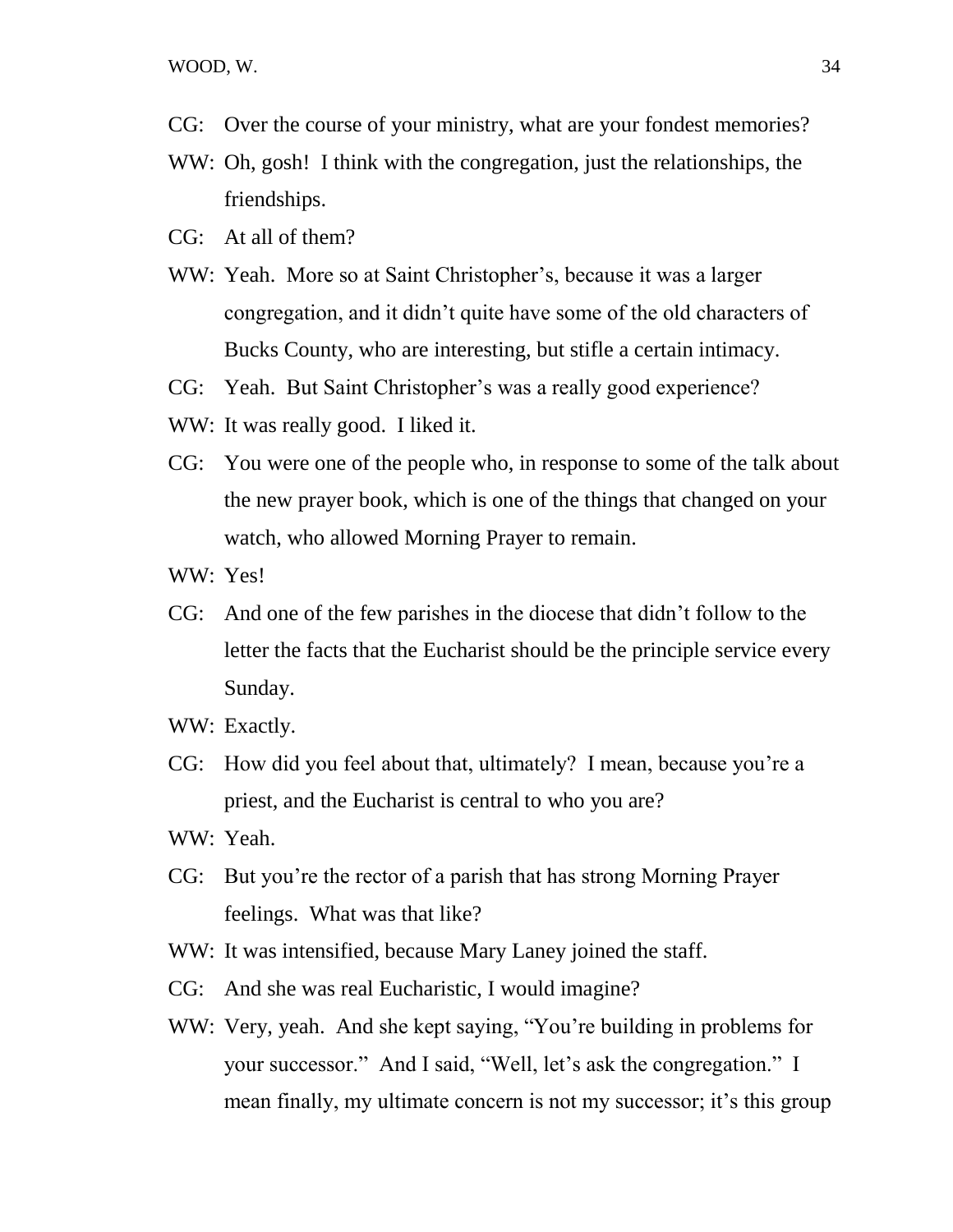of worshipping people. I took that position. And so every time we surveyed them, they said, "No, we love Morning Prayer. We love the variety." We also had a number of Protestants from other denominations, and of course, they liked it—not of course, but they liked it. The choir very strongly liked it. They loved the canticles of Morning Prayer.

- CG: Yeah, because you could sing Morning Prayer.
- WW: Yeah. So each time, I said, "No, as long as we are offering both, we're going to keep offering both." And my relationship with both bishops, meaning Allen and Charles—they knew this, and it was sort of an open joke.
- CG: And it was likely that your successor was going to come in and change it?
- WW: It was likely, sure.
- CG: And she has, I gather?
- WW: And she has, very skillfully, with the worship committee, and very slowly. And Hillary and I got to be friends over here, when I joined here a year and a half ago. And she was my mentor as to the way Saint David's does things in this generation. So we grew very close.
- CG: What's her last name?
- WW: Raining, Hillary Raining, as in raining.
- CG: Raining. What does it take—and I once asked Warren Davis, your predecessor at Saint Christopher's, this, and I'm not sure what he said. But what does it take to stay alive, and active, and fresh, for 21 years in one parish?
- WW: That's a very good question. My initial feeling is the friendships, for me, but this would be highly individualistic, I guess. I love the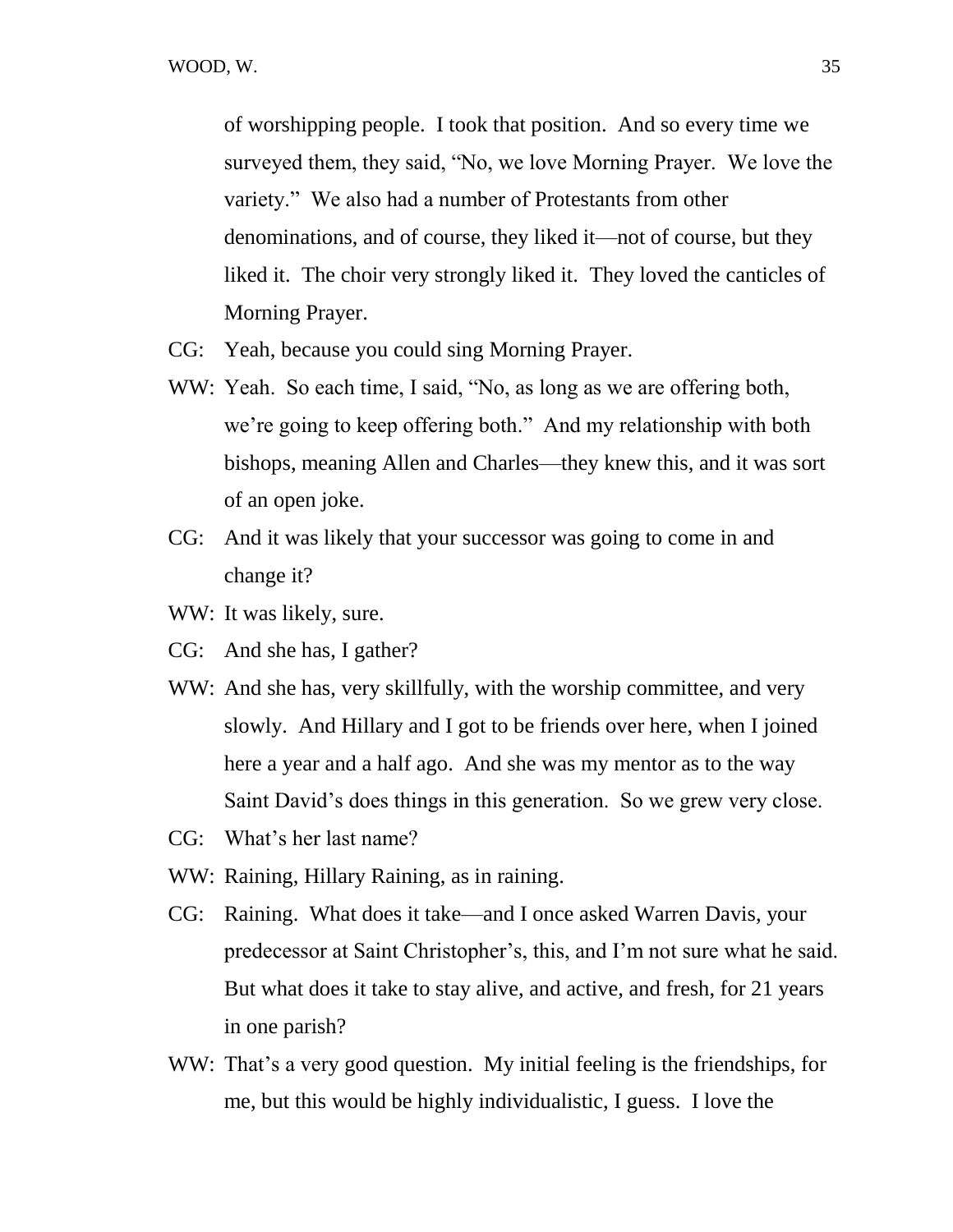people, the sense of humor. It was just like a family to me. The other thing is continuing ed. I kept doing that, just been interested in that. Every year I'd do something.

- CG: Yeah, and it must have been nice to walk into a parish where your predecessor had been able to do that for 25 years.
- WW: Oh, Warren was an angel to follow, yeah. He loved the people; they loved him. He had his ups and downs at home.
- CG: Yeah, pretty good piano player, too—jazz piano player.
- WW: Yeah! Absolutely. So it was great. I remember calling him once. He received so many requests to come back and do funerals, and I said, "Warren, I'd love you to come back. It's always fun to be with you. I have no problems." He said, "You may not, but I do! I retired!" [Laughs]
- CG: [Laughs] Then you came back to your first parish in Pennsylvania?
- WW: Yeah.
- CG: I mean, you're only here, what, one or two days a week, plus Sundays. How did that happen?
- WW: Well, that was funny.
- CG: You sort of swapped priests.
- WW: We did. Musical churches.
- CG: Yeah.
- WW: Well, it was a funny sensation, because first time I celebrated [in] the Chapel, this great big space—it wasn't here when I was here.
- CG: Yeah. The chapel is the big place, and the church is tiny.
- WW: That's right. And Frank said, "Well, what are you nervous about? You're coming back to where you were." And I said, "It was not this church when I was here. This is big!" So it was like going to a new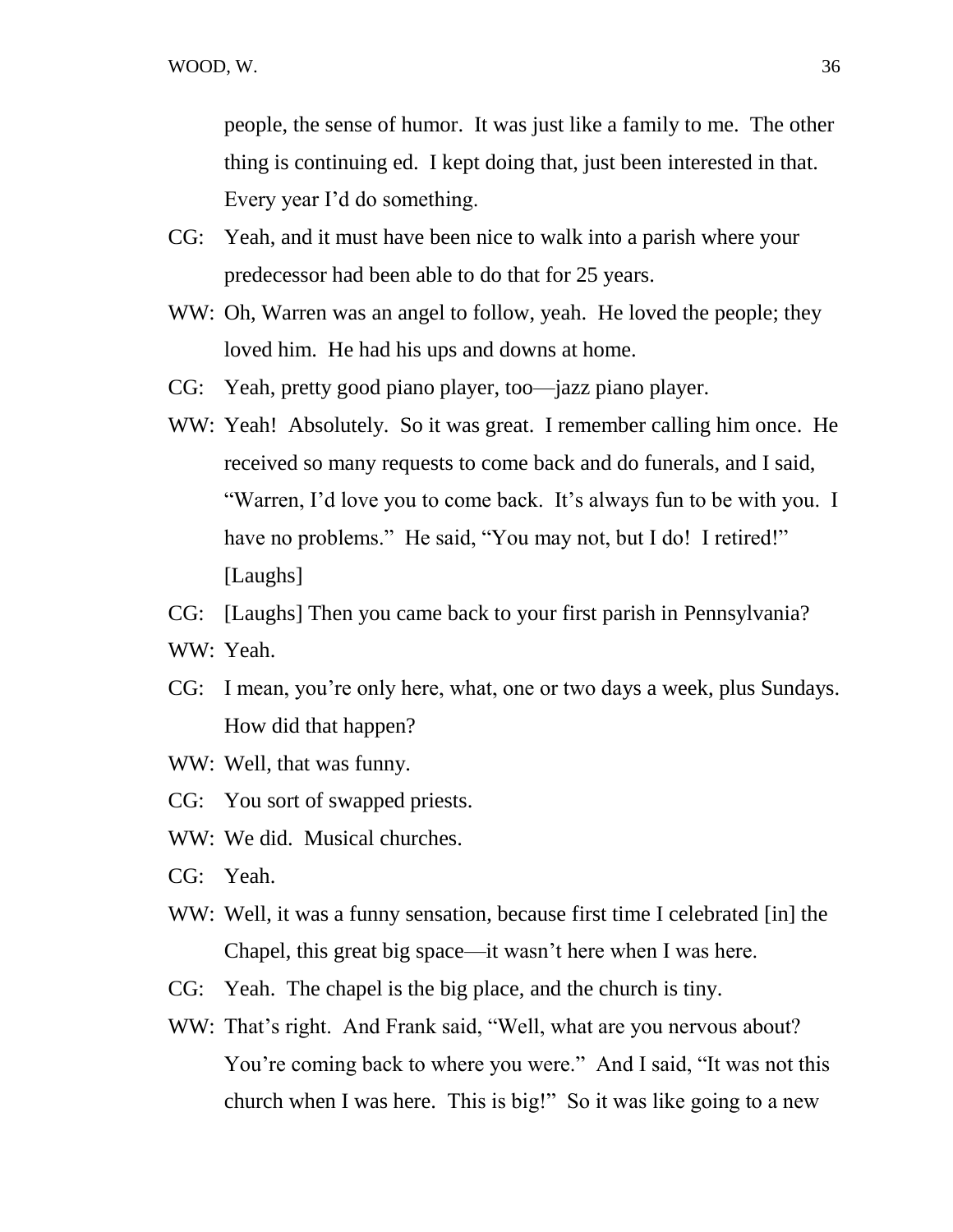place, but there are the old guard that I know, so it's not like going to a new parish.

- CG: And Frank is Frank Allen.
- WW: And Frank is Frank Allen.
- CG: Who is now the president of the standing committee, and he's involved in an Episcopal search.
- WW: Yes! Very true. Very true.
- CG: Anything else you want to add about the Bennison years, and the Bennison issues, which we can close with?
- WW: Only that I have great respect for what he is good at. I've never lost that. It's never been a black or white issue with me.
- CG: Tell me what the things are he's best at, because he's so often cited for the things he wasn't good at, or that were hurtful.
- WW: He has very honest emotions. Through all of this, there have been several times when he has shed tears, and I, too, over what has happened, when we talk about it. We truly do love each other and care about each other. He has been very emotional, and I admire his ability to share his emotions. I also don't doubt that he really does believe his decisions were best for the diocese. He was influenced tremendously by Chandler Joyner.
- CG: Who was the what—the financial officer, right?
- WW: He was the financial officer, a Virginian, and I was very fond personally of Chandler, but I never could understand his financial and he tried to explain it to me, but it always seemed like a circus act, a magic act that just didn't make sense to me. But I'm not a financial expert.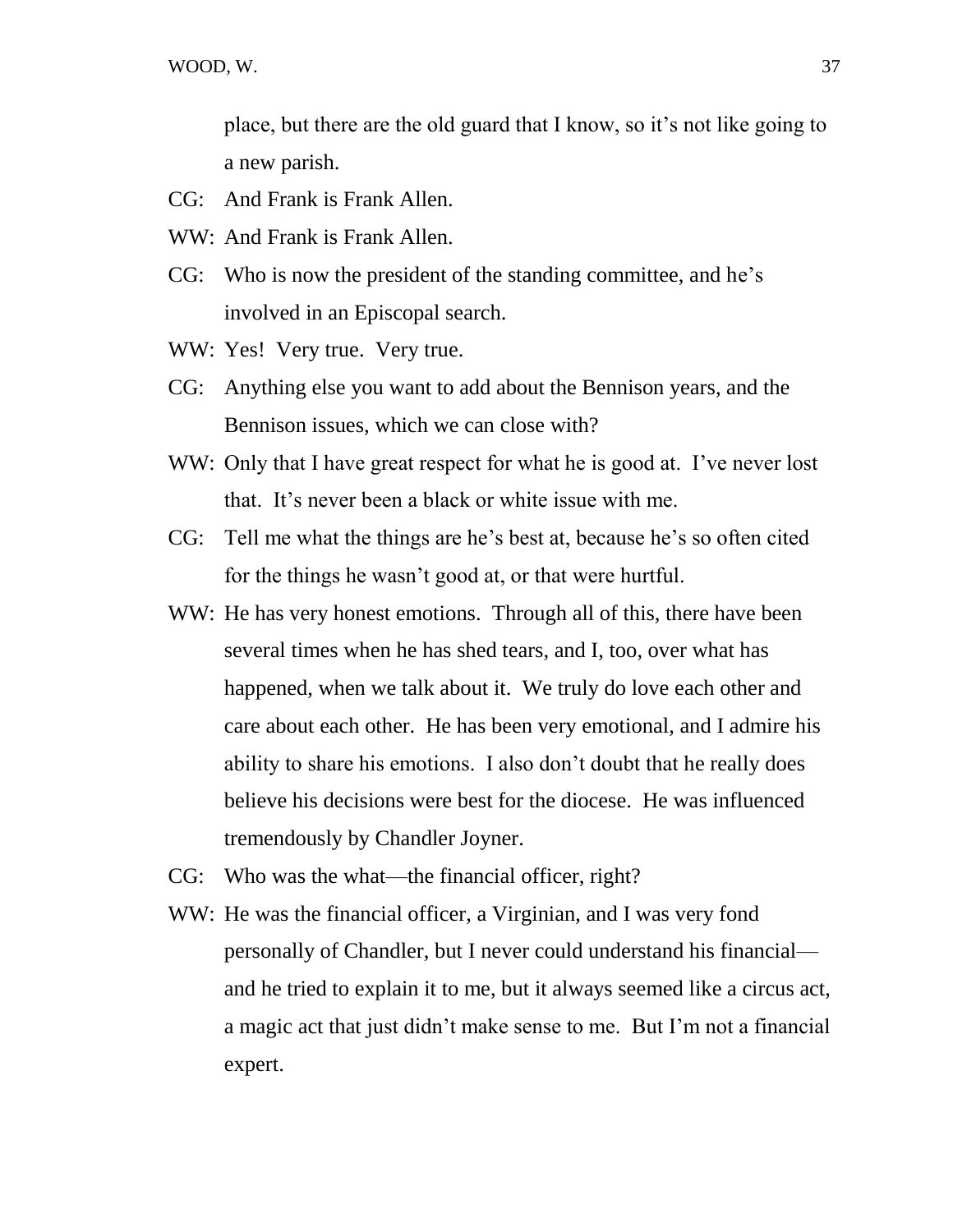- CG: Okay. What we'll do is when this has been transcribed, I will get it to you, and we'll look at it. And if there are any changes you want made for facts and details, we'll change those. If there's anything you want to add, or if there's more we want to talk about, we can do that later. It'll probably be two or three weeks before I get the thing.
- WW: I would think so.
- CG: But I've enjoyed this thoroughly.
- WW: Well, I have, too, Clark. This is a great journey. I have not traveled this way for a while.
- CG: Well, you've covered a lot of ground in a fairly prompt period of time, and it's a very important time in the diocese's history. The other thing about it is, and you know this as well as anybody, because you've read the history, and you know the history of the diocese—this isn't the first time that the diocese and a bishop have been at odds.
- WW: Oh, I know.
- CG: I mean, there are some people who are saying we still haven't recovered from Bishop DeWitt. I think we're beyond Onderdonk now, but that was 18-something-or-other, but I don't know whether we've gotten beyond DeWitt, even, in some places.
- WW: I think that's right, and we've all heard how parochial this diocese is.
- CG: Why do you think that is?
- WW: You know, it goes back to—I've heard all kinds of interpretations: the Quaker spirit, the Friends; that's part of it, supposedly. I'm sure Bishop DeWitt, who I admire tremendously for his prophetic vision, intensified that.
- CG: Well, the interesting thing to me about the Diocese of Pennsylvania, in reading the history, *This Far by Faith*, is that so many firsts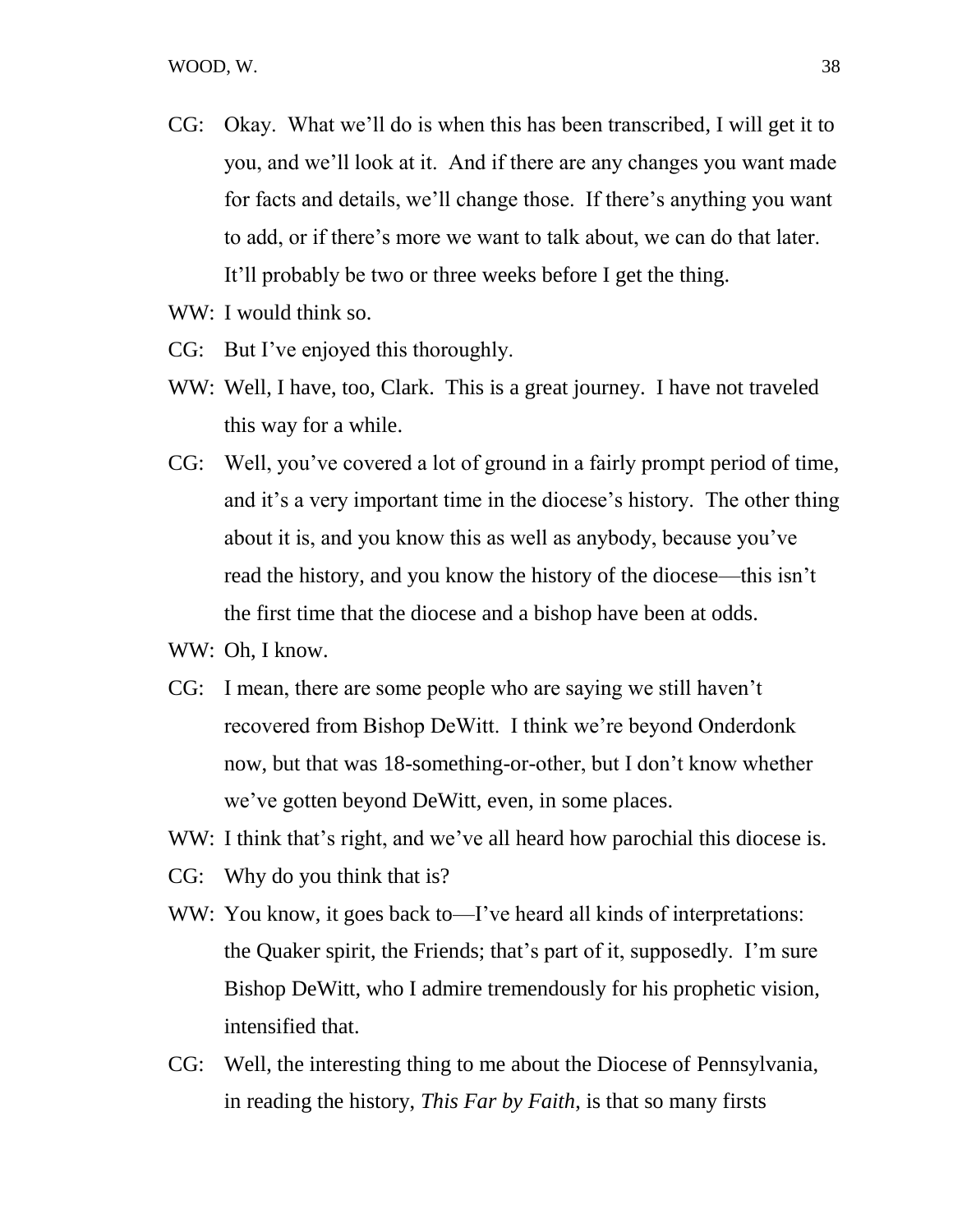happened in this diocese. Of course, it was the first diocese in the Episcopal Church. It was the first diocese really in the Anglican Communion, because it was the first non-Church-of-England diocese to be in communion with the Church of England. We ordained the first black clergy person. We've sent off a number of presiding bishops, including one, just one bishop ago, who grew up in this part of the world. The first woman who became an Anglican bishop came out of this diocese.

- WW: That's right.
- CG: It really is a diocese that—it's Ying and Yang, isn't it?
- WW: Yeah.
- CG: I mean, because you say it's a very laid-back, conservative kind of place, and yet there are all these magnificent things that have happened.
- WW: Well, I think it's probably—academically speaking; not emotionally speaking—it's the best of a democracy, in which everybody feels perfectly free to say exactly what they think. And even in disagreement. One person once expressed to me a great respect for hate radio, because as long as they're blowing off on the radio, they're not shooting up at the mall. Well, that may be true.
- CG: They may be doing both.
- WW: They may be doing both.
- CG: But that's a good point.
- WW: Mm-hm.
- CG: All right, well let's move on, and I will get back to you as soon as I get the transcript.
- WW: That will be great, Clark.